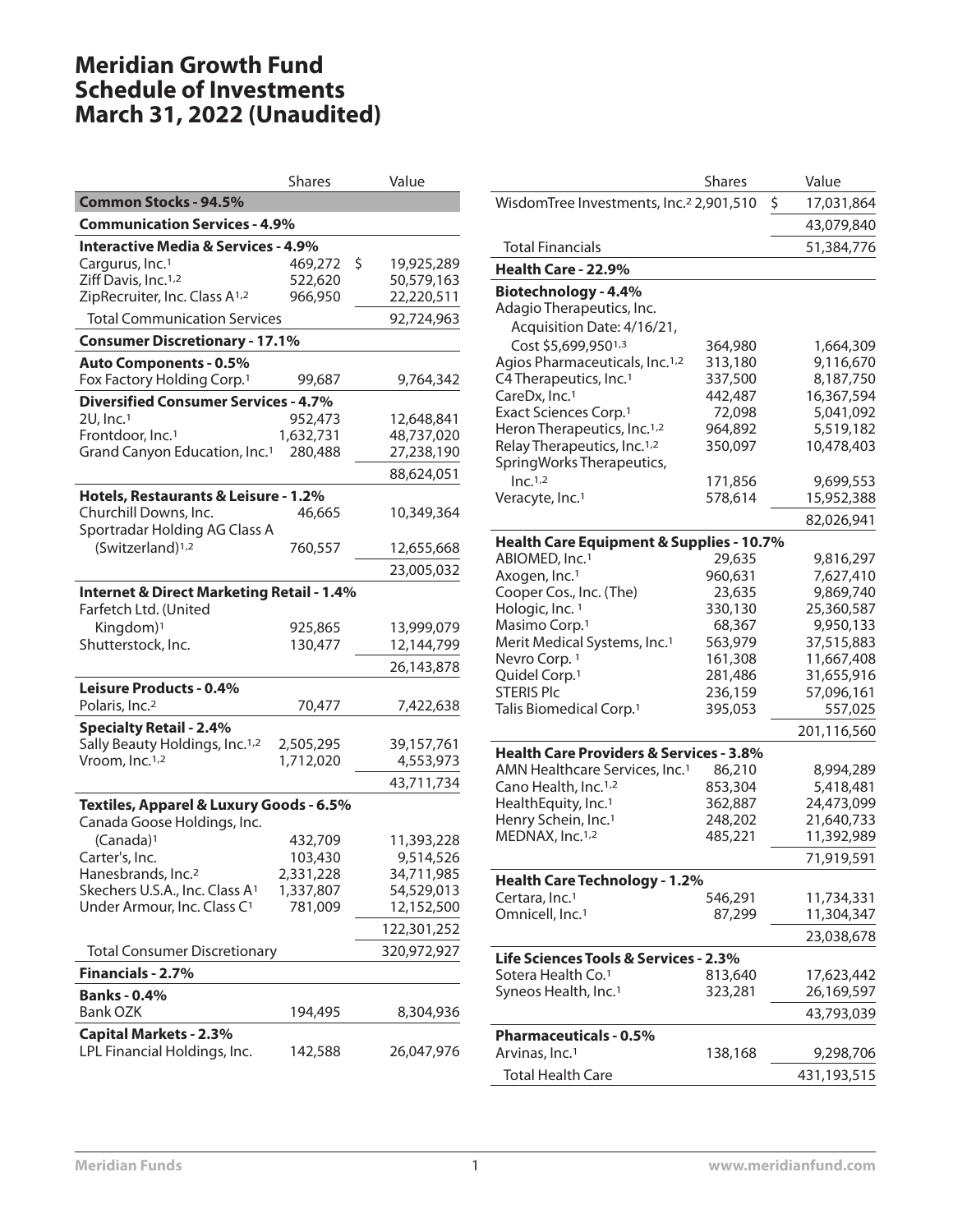|                                                  | <b>Shares</b> | Value           |
|--------------------------------------------------|---------------|-----------------|
| Industrials - 25.8%                              |               |                 |
| Aerospace & Defense - 0.8%                       |               |                 |
| Rocket Lab U.S.A., Inc. <sup>1,2</sup>           | 793,060       | \$<br>6,384,133 |
| Woodward, Inc.                                   | 73,618        | 9,195,624       |
|                                                  |               | 15,579,757      |
| Air Freight & Logistics - 2.9%                   |               |                 |
| CH Robinson Worldwide, Inc.                      | 295,415       | 31,819,149      |
| Forward Air Corp.                                | 230,097       | 22,498,885      |
|                                                  |               | 54,318,034      |
| <b>Commercial Services &amp; Supplies - 6.3%</b> |               |                 |
| ABM Industries, Inc.                             | 312,929       | 14,407,251      |
| ACV Auctions, Inc. Class A <sup>1</sup>          | 1,845,465     | 27,331,337      |
| Cimpress Plc (Ireland) <sup>1</sup>              | 183,376       | 11,660,880      |
| Clean Harbors, Inc. <sup>1</sup>                 | 193,647       | 21,618,751      |
| Ritchie Bros. Auctioneers, Inc.                  |               |                 |
| (Canada)                                         | 747,560       | 44,128,467      |
|                                                  |               | 119,146,686     |
| <b>Electrical Equipment - 4.1%</b>               |               |                 |
| Generac Holdings, Inc. <sup>1</sup>              | 115,321       | 34,280,320      |
| Sensata Technologies Holding                     |               |                 |
| Plc <sub>1</sub>                                 | 825,869       | 41,995,439      |
|                                                  |               | 76,275,759      |
| Machinery - 3.6%                                 |               |                 |
| John Bean Technologies Corp.                     | 85,788        | 10,163,304      |
| Middleby Corp. (The) <sup>1</sup>                | 150,197       | 24,623,296      |
| Tennant Co.                                      | 301,281       | 23,740,943      |
| Toro Co. (The)                                   | 109,273       | 9,341,749       |
|                                                  |               | 67,869,292      |
| <b>Marine - 4.4%</b>                             |               |                 |
| Kirby Corp. <sup>1</sup>                         | 387,433       | 27,968,788      |
| Matson, Inc.                                     | 446,541       | 53,861,776      |
|                                                  |               | 81,830,564      |
| <b>Professional Services - 3.3%</b>              |               |                 |
| Alight, Inc. Class A <sup>1</sup>                | 1,804,856     | 17,958,317      |
| Sterling Check Corp. <sup>1,2</sup>              | 506,703       | 13,392,160      |
| TriNet Group, Inc. <sup>1</sup>                  | 321,149       | 31,588,216      |
|                                                  |               | 62,938,693      |
| <b>Road &amp; Rail - 0.4%</b>                    |               |                 |
| Heartland Express, Inc.                          | 486,413       | 6,843,831       |
| <b>Total Industrials</b>                         |               | 484,802,616     |
| <b>Information Technology - 20.5%</b>            |               |                 |
| <b>Communications Equipment - 0.5%</b>           |               |                 |
| Starry, Inc.                                     |               |                 |
| Acquisition Date: 3/28/22,                       |               |                 |
| Cost \$2,600,0031,3                              | 346,667       | 2,433,949       |
|                                                  |               |                 |

|                                                                                   | Shares             |                    | Value                    |
|-----------------------------------------------------------------------------------|--------------------|--------------------|--------------------------|
| Starry, Inc.                                                                      |                    |                    |                          |
| Acquisition Date: 5/14/18 -                                                       |                    |                    |                          |
| 3/6/19,                                                                           |                    |                    |                          |
| Cost \$6,054,9921,3                                                               | 1,078,743          | $\ddot{\varsigma}$ | 7,573,855                |
|                                                                                   |                    |                    | 10,007,804               |
| <b>Electronic Equipment, Instruments &amp; Components -</b>                       |                    |                    |                          |
| 1.7%                                                                              |                    |                    |                          |
| Belden, Inc.                                                                      | 161,832            |                    | 8,965,493                |
| Trimble, Inc. <sup>1</sup>                                                        | 322,205            |                    | 23,243,868               |
|                                                                                   |                    |                    | 32,209,361               |
| IT Services - 1.2%                                                                |                    |                    |                          |
| Euronet Worldwide, Inc. <sup>1</sup>                                              | 170,424            |                    | 22,180,684               |
| Semiconductors & Semiconductor Equipment - 3.9%                                   |                    |                    |                          |
| GLOBALFOUNDRIES, Inc.1,2                                                          | 489,755            |                    | 30,570,507               |
| ON Semiconductor Corp. <sup>1</sup>                                               | 677,391            |                    | 42,411,451               |
|                                                                                   |                    |                    | 72,981,958               |
| Software - 13.2%                                                                  |                    |                    |                          |
| 8x8, Inc.1                                                                        | 1,833,381          |                    | 23,082,267               |
| Anaplan, Inc. <sup>1</sup>                                                        | 184,079            |                    | 11,974,339               |
| ChannelAdvisor Corp. <sup>1</sup>                                                 | 333,208            |                    | 5,521,257                |
| Consensus Cloud Solutions,                                                        |                    |                    |                          |
| Inc. <sup>1</sup>                                                                 | 172,649            |                    | 10,381,384               |
| DocuSign, Inc. <sup>1</sup>                                                       | 122,248            |                    | 13,095,206               |
| KnowBe4, Inc. Class A <sup>1</sup>                                                | 592,964            |                    | 13,650,031               |
| Mandiant, Inc. <sup>1</sup>                                                       | 491,292            |                    | 10,960,724               |
| Mimecast Ltd. <sup>1</sup>                                                        | 175,493            |                    | 13,962,223               |
| Momentive Global, Inc. <sup>1</sup>                                               | 1,302,031          |                    | 21,171,024               |
| Monday.com Ltd. <sup>1,2</sup>                                                    | 84,679             |                    | 13,385,209               |
| N-able, Inc. <sup>1,2</sup>                                                       | 1,761,870          |                    | 16,033,017               |
| New Relic, Inc. <sup>1</sup>                                                      | 287,095            |                    | 19,200,914               |
| Smartsheet, Inc. Class A <sup>1</sup><br>Sumo Logic, Inc. <sup>1,2</sup>          | 298,579            |                    | 16,356,158<br>11,464,433 |
| Tenable Holdings, Inc. <sup>1</sup>                                               | 982,385<br>177,291 |                    | 10,245,647               |
| Zendesk, Inc. <sup>1</sup>                                                        | 306,088            |                    | 36,819,325               |
|                                                                                   |                    |                    | 247,303,158              |
| <b>Total Information Technology</b>                                               |                    |                    | 384,682,965              |
| Materials - 0.6%                                                                  |                    |                    |                          |
|                                                                                   |                    |                    |                          |
| <b>Containers &amp; Packaging - 0.6%</b><br>Graphic Packaging Holding Co. 537,626 |                    |                    |                          |
| <b>Total Materials</b>                                                            |                    |                    | 10,774,025               |
|                                                                                   |                    |                    | 10,774,025               |
| Total Common Stocks - 94.5%                                                       |                    |                    |                          |
| (Cost \$1,398,127,682)                                                            |                    |                    | 1,776,535,787            |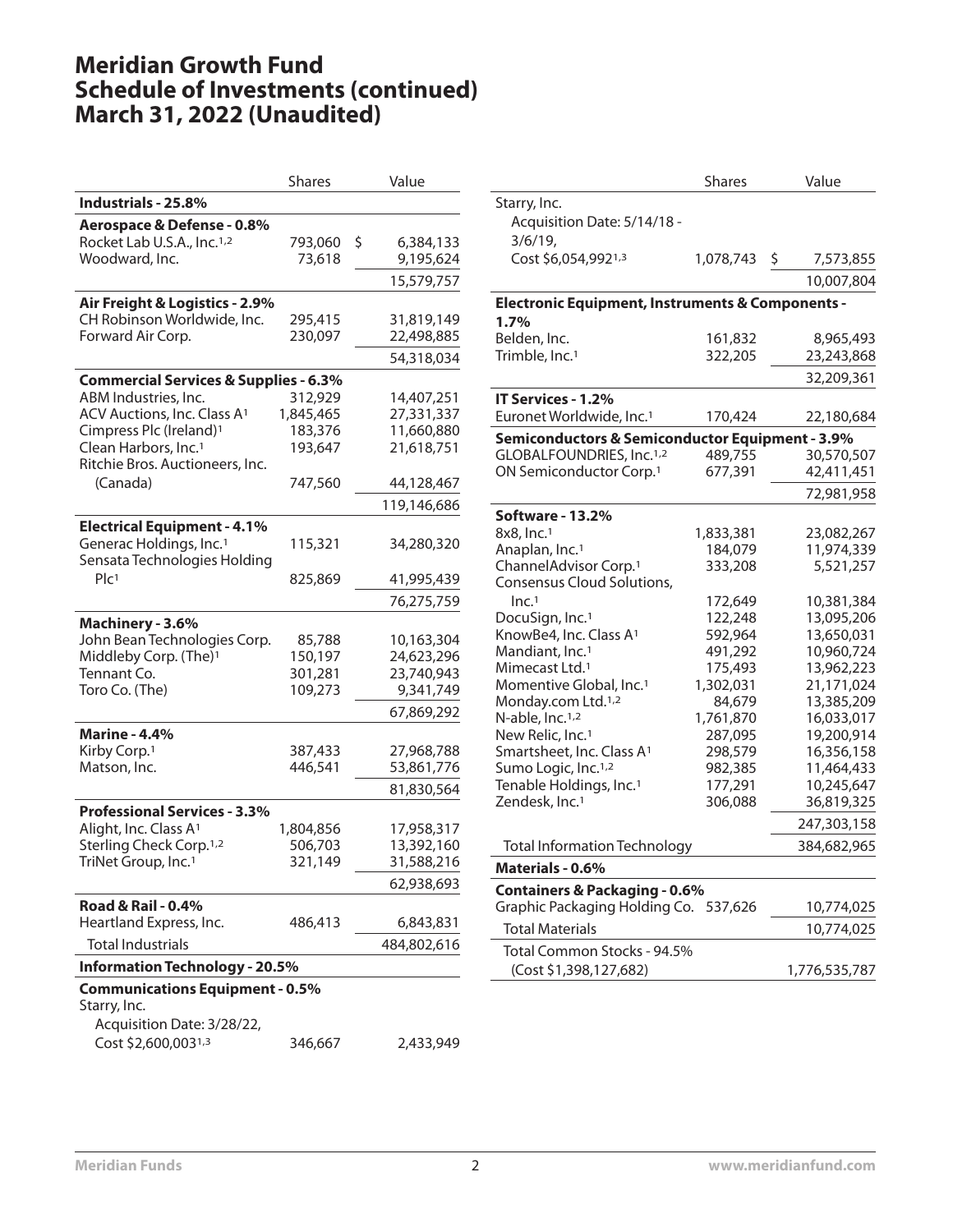|                                                                                                                                                   | <b>Shares</b> | Value            |
|---------------------------------------------------------------------------------------------------------------------------------------------------|---------------|------------------|
| <b>Preferred Stocks - 2.6%</b>                                                                                                                    |               |                  |
| <b>Consumer Discretionary - 1.0%</b>                                                                                                              |               |                  |
| <b>Internet &amp; Direct Marketing Retail - 0.8%</b><br>Evolve Vacation Rental<br>Network, Inc. Series 9<br>Acquisition Date: 5/29/20,            |               |                  |
| Cost \$4,499,9991,3,4                                                                                                                             | 776,451       | \$<br>15,039,856 |
| <b>Specialty Retail - 0.2%</b><br>Capsule Corp. Series D<br>Acquisition Date: 4/8/21,<br>Cost \$2,999,9931,3,4                                    | 207,016       | 2,637,384        |
| <b>Total Consumer Discretionary</b>                                                                                                               |               | 17,677,240       |
| Health Care - 0.4%                                                                                                                                |               |                  |
| Health Care Equipment & Supplies - 0.4%<br>Binx Health, Inc. Series E<br>Acquisition Date: 5/26/21,                                               |               |                  |
| Cost \$8,500,1361,3,4                                                                                                                             | 31,619        | 7,882,933        |
| Total Health Care                                                                                                                                 |               | 7,882,933        |
| <b>Information Technology - 0.8%</b>                                                                                                              |               |                  |
| Software - 0.8%<br>Dataminr, Inc. Series F<br>Acquisition Date: 3/22/21,<br>Cost \$7,369,6921,3,4<br>Skyryse, Inc. Series B                       | 167,493       | 6,950,960        |
| Acquisition Date: 10/21/21,<br>Cost \$7,164,9901,3,4                                                                                              | 290,316       | 7,164,990        |
| Total Information Technology                                                                                                                      |               | 14,115,950       |
| Real Estate - 0.4%                                                                                                                                |               |                  |
| Real Estate Management & Development - 0.4%<br>Apartment List, Inc. Series D<br>Acquisition Date: 11/2/20 -<br>12/21/20,<br>Cost \$8,399,9971,3,4 | 2,299,479     | 8,163,150        |
| <b>Total Real Estate</b>                                                                                                                          |               | 8,163,150        |
| Total Preferred Stocks - 2.6%<br>(Cost \$38,934,807)                                                                                              |               | 47,839,273       |
| <b>Private Investment Funds - 1.7%</b>                                                                                                            |               |                  |
| Quail Investment Holdings,<br>LLC<br>Acquisition Date: 9/1/20,<br>Cost \$4,037,8821,3,5                                                           | 4,038         | 3,871,037        |

|                                       | <b>Shares</b> | Value      |
|---------------------------------------|---------------|------------|
| Rhino (E) Investment Holdings,<br>LLC |               |            |
| Acquisition Date: 7/10/20,            |               |            |
| Cost \$10,236,0001,3,6                | 645,578 \$    | 27,568,763 |
| Total Private Investment Funds - 1.7% |               |            |
| (Cost \$14,273,882)                   |               | 31,439,800 |
|                                       | Shares/       |            |
|                                       | Principal     |            |
|                                       | Amount        |            |
| Short-Term Investments - 7.6%7        |               |            |
| <b>Money Market Funds - 2.5%</b>      |               |            |
| <b>BlackRock Liquidity Funds,</b>     |               |            |
| FedFund, Institutional                |               |            |
| Class, 0.23%                          | 11,094,000    | 11,094,000 |
| Goldman Sachs Financial               |               |            |
| <b>Square Government</b>              |               |            |
| Fund, Institutional Class,            |               |            |
| 0.24%                                 | 11,956,000    | 11,956,000 |
| <b>Invesco Short Term</b>             |               |            |
| Investments,                          |               |            |
| Government & Agency                   |               |            |
| Portfolio, Institutional              |               |            |
| Class, 0.25%<br>JPMorgan              | 12,057,000    | 12,057,000 |
| U.S. Government Money                 |               |            |
| Market Fund,                          |               |            |
| Institutional Class,                  |               |            |
| 0.25%                                 | 9,866,000     | 9,866,000  |
| Morgan Stanley                        |               |            |
| <b>Institutional Liquidity</b>        |               |            |
| Funds, Government                     |               |            |
| Portfolio, Institutional              |               |            |
| Class, 0.23%                          | 1,788,000     | 1,788,000  |
| <b>Total Money Market</b>             |               |            |
| Funds                                 |               |            |
| (Cost \$46,761,000)                   |               | 46,761,000 |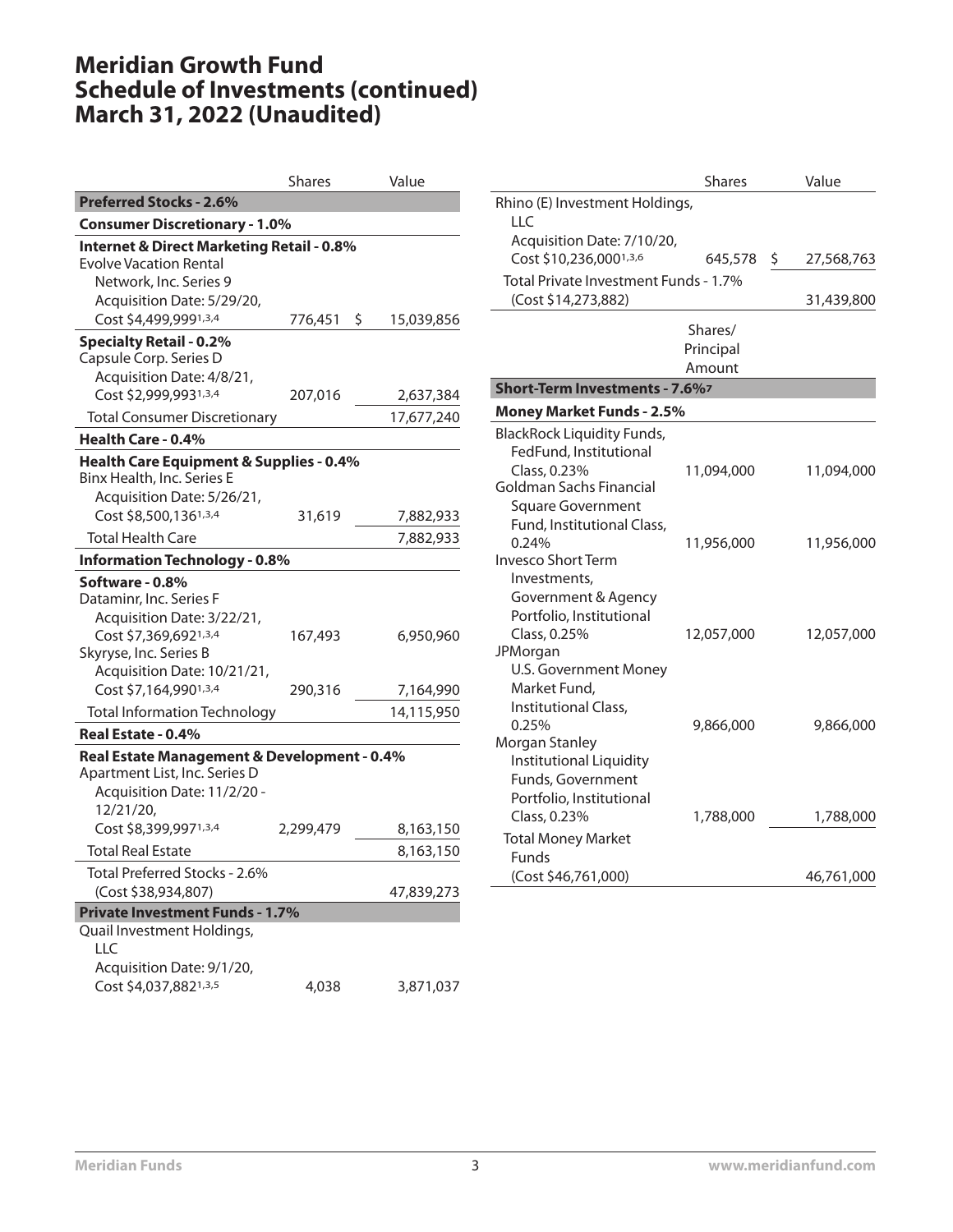|                                                                                                                                                                                                                                                                                 | Shares/<br>Principal<br>Amount | Value      |                                                                                                                                                                                                                                                                                 | Shares/<br>Principal<br>Amount | Value                                          |
|---------------------------------------------------------------------------------------------------------------------------------------------------------------------------------------------------------------------------------------------------------------------------------|--------------------------------|------------|---------------------------------------------------------------------------------------------------------------------------------------------------------------------------------------------------------------------------------------------------------------------------------|--------------------------------|------------------------------------------------|
| <b>Repurchase Agreements - 5.1%</b><br>Daiwa Capital Markets<br>America, Inc., dated<br>3/31/22, due 4/1/22,<br>0.30% total to be<br>received \$30,033,958<br>(collateralized by<br>various<br>U.S. Government<br>Sponsored Agency and<br>U.S. Treasury<br>Obligations, 0.00% - |                                |            | <b>RBC Dominion Securities,</b><br>Inc., dated 3/31/22, due<br>4/1/22, 0.30% total to be<br>received \$33,441,039<br>(collateralized by<br>various<br>U.S. Government<br>Sponsored Agency and<br>U.S. Treasury<br>Obligations, 0.00% -<br>5.50%, 4/26/22 -<br>3/20/52, totaling |                                |                                                |
| $6.50\%$ , $4/5/22 - 4/1/52$ ,<br>totaling \$30,634,382)<br>National Bank Financial,<br>Inc., dated 3/31/22, due<br>4/1/22, 0.34% total to be<br>received \$33,441,076<br>(collateralized by                                                                                    | $$30,033,708$ \$               | 30,033,708 | \$34,109,576)<br><b>Total Repurchase</b><br>Agreements<br>(Cost \$96,915,228)<br><b>Total Short-Term</b><br>Investments - 7.6%<br>(Cost \$143,676,228)                                                                                                                          | \$33,440,760                   | 33,440,760<br>\$.<br>96,915,228<br>143,676,228 |
| various U.S. Treasury<br>Obligations, 0.00% -<br>3.00%, 4/1/22, totaling<br>\$34,109,648)                                                                                                                                                                                       | 33,440,760                     | 33,440,760 | Total Investments - 106.4%<br>(Cost \$1,595,012,599)<br>Liabilities in Excess of<br>Other Assets - (6.4)%                                                                                                                                                                       |                                | 1,999,491,088<br>(120, 220, 481)               |
|                                                                                                                                                                                                                                                                                 |                                |            | <b>Net Assets - 100.0%</b>                                                                                                                                                                                                                                                      |                                | \$1,879,270,607                                |

- <sup>1</sup> Non-income producing securities.
- <sup>2</sup> All or portion of this security is on loan at March 31, 2022. Total value of such securities at period-end amounts to \$169,299,497 and represents 9.01% of net assets.
- <sup>3</sup> Restricted security; cannot be offered for public resale without first being registered under the Securities Act of 1933 and related rules and agreements. Acquisition date represents the date on which an enforceable right to acquire such security is obtained and is presented along with related cost in the security description. The Fund has registration rights for certain restricted securities. Any costs related to such registration are borne by the issuer.The aggregate value of restricted securities at period-end amounts to \$90,951,186 and represents 4.84% of net assets.
- 4 Security is valued using significant unobservable inputs in good faith in accordance with procedures approved by the Board of Directors.
- 5 Quail Investment Holdings, LLC is a limited liability company that was organized to invest solely in Qumulo, Inc. Series E Preferred Stock. The value of Qumulo, Inc. is substantially the same as Quail Investment Holdings, LLC.
- 6 Rhino (E) Investment Holdings, LLC is a limited liability company that was organized to invest solely in Rivian Automotive, Inc. Series E Preferred Stock. The value of Rivian Automotive, Inc. is substantially the same as Rhino (E) Investment Holdings, LLC.
- 7 Collateral received from brokers for securities lending was invested in short-term investments.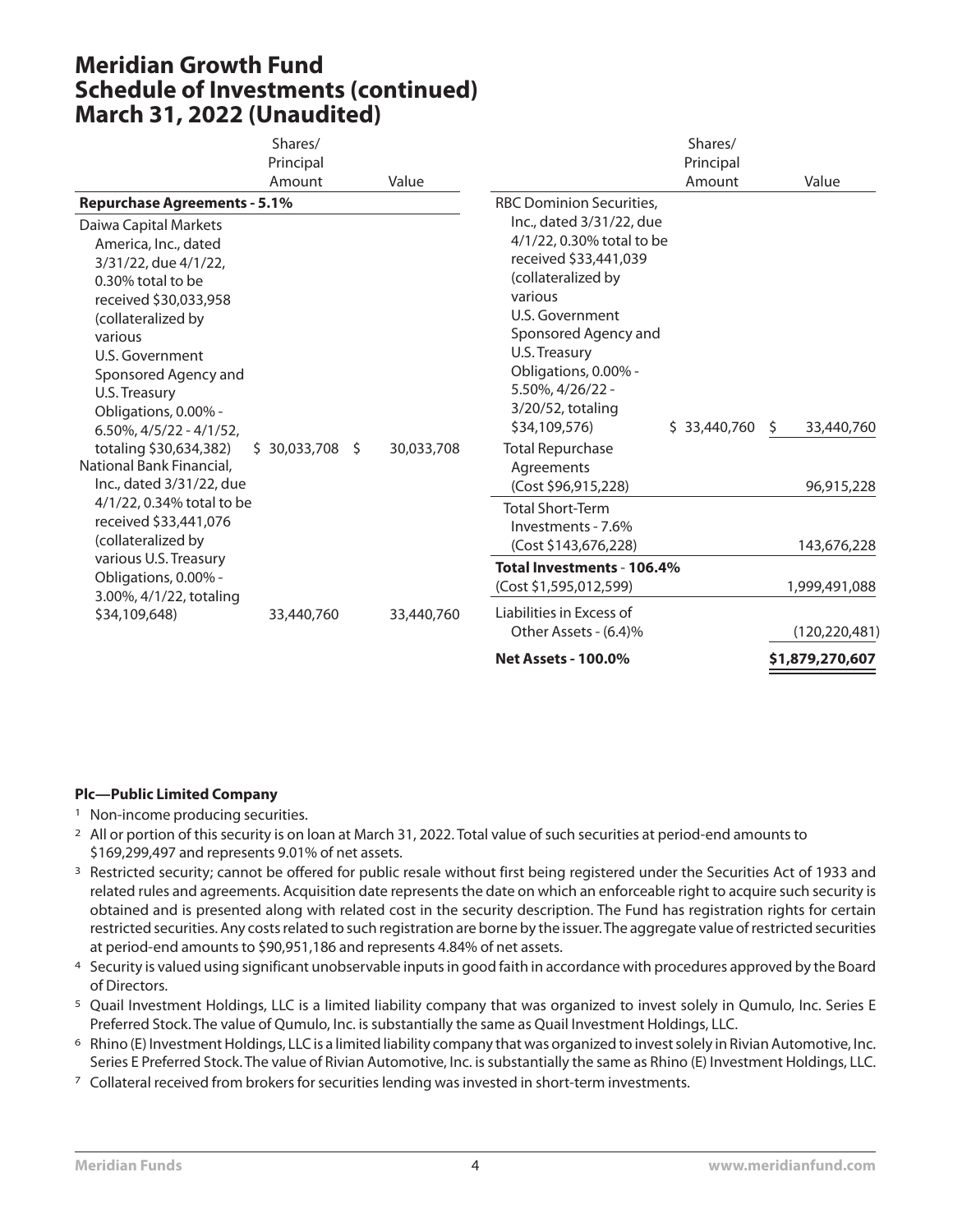# **Meridian Contrarian Fund Schedule of Investments March 31, 2022 (Unaudited)**

|                                                      | <b>Shares</b> | Value            |
|------------------------------------------------------|---------------|------------------|
| <b>Common Stocks - 91.3%</b>                         |               |                  |
| <b>Communication Services - 1.5%</b>                 |               |                  |
| <b>Interactive Media &amp; Services - 1.5%</b>       |               |                  |
| Cars.com, Inc. <sup>1</sup>                          | 725,000       | \$<br>10,461,750 |
| <b>Total Communication Services</b>                  |               | 10,461,750       |
| <b>Consumer Discretionary - 8.3%</b>                 |               |                  |
| <b>Auto Components - 1.5%</b>                        |               |                  |
| Aptiv Plc1                                           | 85,000        | 10,175,350       |
| <b>Diversified Consumer Services - 1.0%</b>          |               |                  |
| Frontdoor, Inc. <sup>1</sup>                         | 231,000       | 6,895,350        |
| Hotels, Restaurants & Leisure - 1.2%                 |               |                  |
| Bowlero Corp. <sup>1,2</sup>                         | 632,803       | 6,739,352        |
| PlayAGS, Inc. <sup>1</sup>                           | 285,000       | 1,900,950        |
|                                                      |               | 8,640,302        |
| <b>Household Durables - 1.8%</b>                     |               |                  |
| Newell Brands, Inc.                                  | 593,000       | 12,696,130       |
| <b>Internet &amp; Direct Marketing Retail - 0.9%</b> |               |                  |
| RumbleON, Inc. Class B1,2                            | 195,000       | 6,670,950        |
| <b>Specialty Retail - 1.3%</b>                       |               |                  |
| Sally Beauty Holdings, Inc. <sup>1,2</sup>           | 585,000       | 9,143,550        |
| Textiles, Apparel & Luxury Goods - 0.6%              |               |                  |
| Skechers U.S.A., Inc. Class A1                       | 101,000       | 4,116,760        |
| <b>Total Consumer Discretionary</b>                  |               | 58,338,392       |
| <b>Consumer Staples - 2.9%</b>                       |               |                  |
| Beverages - 2.9%                                     |               |                  |
| Molson Coors Beverage Co.                            |               |                  |
| Class B                                              | 233,000       | 12,437,540       |
| Vintage Wine Estates, Inc. <sup>1,2</sup>            | 760,000       | 7,501,200        |
| <b>Total Consumer Staples</b>                        |               | 19,938,740       |
| <b>Energy - 4.7%</b>                                 |               |                  |
| Oil, Gas & Consumable Fuels - 4.7%                   |               |                  |
| APA Corp.                                            | 278,000       | 11,489,740       |
| California Resources Corp.                           | 130,000       | 5,814,900        |
| Cameco Corp. (Canada) <sup>2</sup>                   | 221,000       | 6,431,100        |
| Coterra Energy, Inc.                                 | 338,635       | 9,132,986        |
| <b>Total Energy</b>                                  |               | 32,868,726       |
| Financials - 10.5%                                   |               |                  |
| <b>Banks - 5.3%</b>                                  |               |                  |
| Comerica, Inc.                                       | 178,000       | 16,096,540       |
| First Citizens BancShares, Inc.                      |               |                  |
| Class A                                              | 7,000         | 4,659,200        |
| U.S. Bancorp                                         | 309,000       | 16,423,350       |
|                                                      |               | 37,179,090       |
| Insurance - 5.2%                                     |               |                  |
| American International Group,                        |               |                  |
| Inc.                                                 | 206,000       | 12,930,620       |

|                                                                          | <b>Shares</b>      | Value                   |
|--------------------------------------------------------------------------|--------------------|-------------------------|
| Axis Capital Holdings Ltd.                                               | 379,000            | \$<br>22,918,130        |
|                                                                          |                    | 35,848,750              |
| Total Financials                                                         |                    | 73,027,840              |
| Health Care - 8.8%                                                       |                    |                         |
| Biotechnology - 3.0%                                                     |                    |                         |
| Albireo Pharma, Inc. <sup>1</sup>                                        | 120,750            | 3,601,972               |
| Heron Therapeutics, Inc. <sup>1,2</sup>                                  | 872,000            | 4,987,840               |
| Legend Biotech Corp. ADR <sup>1,2</sup>                                  | 162,821            | 5,916,915               |
| ORIC Pharmaceuticals, Inc. <sup>1</sup>                                  | 660,000            | 3,524,400               |
| SpringWorks Therapeutics,<br>Inc. <sup>1,2</sup>                         |                    |                         |
|                                                                          | 57,000             | 3,217,080               |
|                                                                          |                    | 21,248,207              |
| <b>Health Care Providers &amp; Services - 3.2%</b>                       |                    |                         |
| Acadia Healthcare Co., Inc. <sup>1</sup><br>Aveanna Healthcare Holdings, | 315,000            | 20,641,950              |
| Inc. <sup>1</sup>                                                        | 459,000            | 1,565,190               |
|                                                                          |                    | 22,207,140              |
| <b>Health Care Technology - 2.2%</b>                                     |                    |                         |
| Change Healthcare, Inc. <sup>1</sup>                                     | 695,000            | 15,151,000              |
| <b>Pharmaceuticals - 0.4%</b>                                            |                    |                         |
| Osmotica Pharmaceuticals Plc1                                            | 1,623,000          | 2,742,870               |
| <b>Total Health Care</b>                                                 |                    | 61,349,217              |
| Industrials - 19.7%                                                      |                    |                         |
| Aerospace & Defense - 0.4%                                               |                    |                         |
| Rocket Lab U.S.A., Inc. <sup>1,2</sup>                                   | 360,732            | 2,903,893               |
| <b>Building Products - 1.1%</b>                                          |                    |                         |
| Advanced Drainage Systems,                                               |                    |                         |
| lnc.                                                                     | 62,800             | 7,461,268               |
| <b>Commercial Services &amp; Supplies - 3.1%</b>                         |                    |                         |
| ACV Auctions, Inc. Class A1                                              | 377,833            | 5,595,707               |
| Driven Brands Holdings, Inc. <sup>1,2</sup><br>VSE Corp.                 | 438,500<br>105,081 | 11,523,780<br>4,843,183 |
|                                                                          |                    |                         |
|                                                                          |                    | 21,962,670              |
| <b>Construction &amp; Engineering - 0.8%</b>                             |                    |                         |
| API Group Corp. <sup>1</sup>                                             | 254,000            | 5,341,620               |
| <b>Electrical Equipment - 0.5%</b>                                       |                    |                         |
| American Superconductor<br>Corp.1                                        |                    |                         |
|                                                                          | 515,000            | 3,919,150               |
| Machinery - 2.2%<br>CNH Industrial, N.V. (United                         |                    |                         |
| Kingdom)                                                                 | 439,006            | 6,962,635               |
| Evoqua Water Technologies                                                |                    |                         |
| Corp.1                                                                   | 183,000            | 8,597,340               |
|                                                                          |                    | 15,559,975              |
| <b>Marine - 2.1%</b>                                                     |                    |                         |
| Matson, Inc.                                                             | 120,000            | 14,474,400              |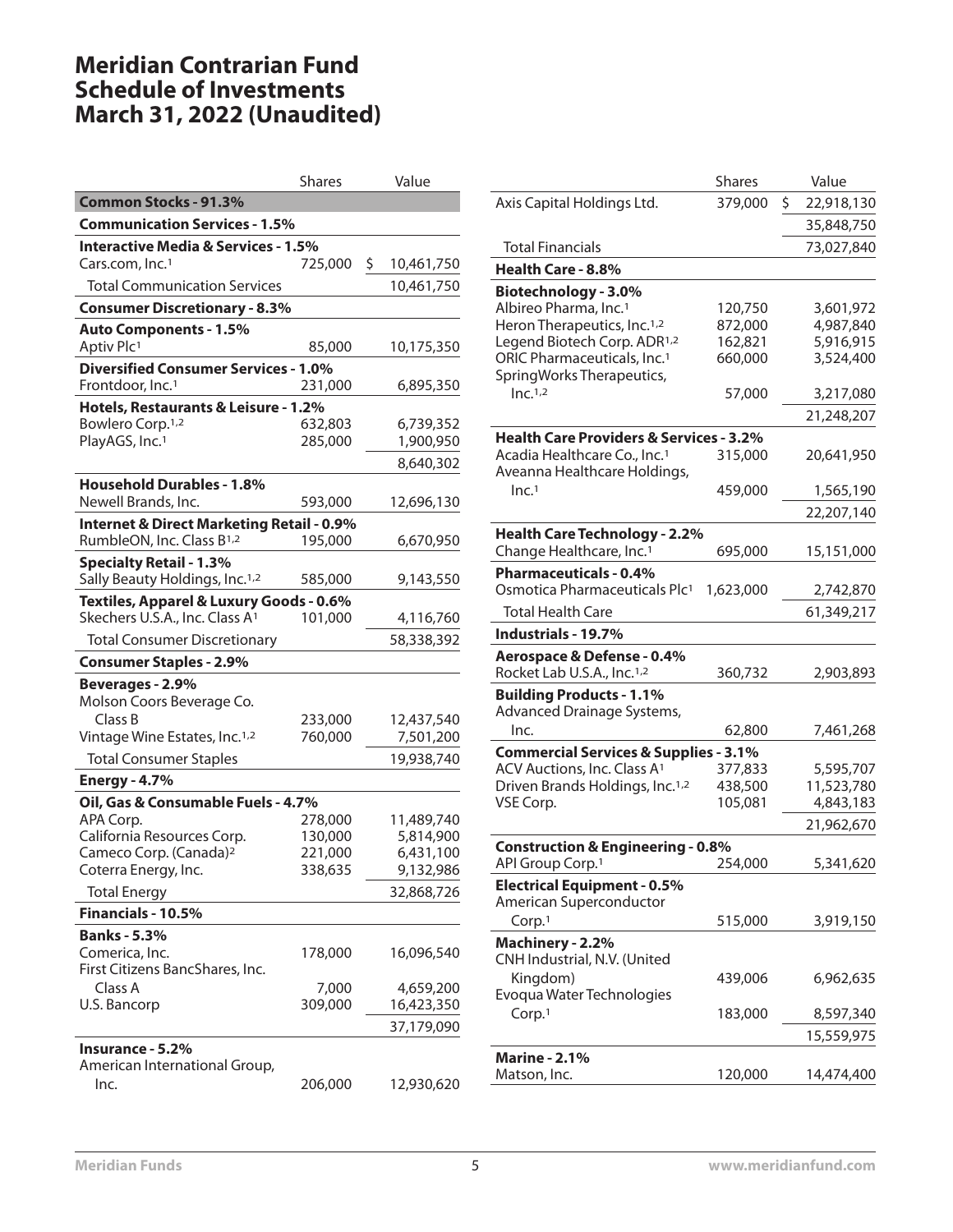# **Meridian Contrarian Fund Schedule of Investments (continued) March 31, 2022 (Unaudited)**

|                                                                                               | <b>Shares</b> | Value                   |
|-----------------------------------------------------------------------------------------------|---------------|-------------------------|
| <b>Professional Services - 4.0%</b>                                                           |               |                         |
| Alight, Inc. Class A <sup>1</sup>                                                             | 705,000       | \$<br>7,014,750         |
| CACI International, Inc. Class A <sup>1</sup>                                                 | 70,000        | 21,088,200              |
|                                                                                               |               | 28,102,950              |
| <b>Road &amp; Rail - 2.0%</b>                                                                 |               |                         |
| <b>AMERCO</b>                                                                                 | 23,000        | 13,729,620              |
|                                                                                               |               |                         |
| <b>Trading Companies &amp; Distributors - 3.5%</b>                                            |               |                         |
| Custom Truck One Source, Inc. <sup>1,2</sup> 1,132,000<br>Univar Solutions, Inc. <sup>1</sup> | 462,000       | 9,497,480<br>14,848,680 |
|                                                                                               |               |                         |
|                                                                                               |               | 24,346,160              |
| <b>Total Industrials</b>                                                                      |               | 137,801,706             |
| <b>Information Technology - 19.7%</b>                                                         |               |                         |
| <b>Communications Equipment - 2.8%</b>                                                        |               |                         |
| Juniper Networks, Inc.                                                                        | 515,000       | 19,137,400              |
| <b>Electronic Equipment, Instruments &amp; Components -</b>                                   |               |                         |
| 1.3%                                                                                          |               |                         |
| Trimble, Inc. <sup>1</sup>                                                                    | 123,156       | 8,884,474               |
| Semiconductors & Semiconductor Equipment - 13.6%                                              |               |                         |
| Advanced Micro Devices, Inc. <sup>1</sup>                                                     | 100,000       | 10,934,000              |
| Ambarella, Inc. <sup>1</sup>                                                                  | 80,000        | 8,393,600               |
| GLOBALFOUNDRIES, Inc.1,2                                                                      | 145,000       | 9,050,900               |
| Micron Technology, Inc.                                                                       | 177,000       | 13,786,530              |
| <b>NVIDIA Corp.</b>                                                                           | 16,000        | 4,365,760               |
| ON Semiconductor Corp. <sup>1</sup>                                                           | 199,000       | 12,459,390              |
| PDF Solutions, Inc. <sup>1</sup>                                                              | 140,000       | 3,901,800               |
| Photronics, Inc. <sup>1</sup>                                                                 | 600,000       | 10,182,000              |
| SMART Global Holdings, Inc. <sup>1,2</sup>                                                    | 852,000       | 22,007,160              |
|                                                                                               |               | 95,081,140              |
| Software - 2.0%                                                                               |               |                         |
| Cerence, Inc. <sup>1</sup>                                                                    | 48,250        | 1,741,825               |
| Clear Secure, Inc. Class A1,2                                                                 | 41,200        | 1,107,456               |
| Cognyte Software Ltd. (Israel) <sup>1</sup>                                                   | 173,000       | 1,956,630               |
| Sumo Logic, Inc. <sup>1</sup>                                                                 | 233,396       | 2,723,731               |
| Zuora, Inc. Class A <sup>1</sup>                                                              | 444,000       | 6,651,120               |
|                                                                                               |               | 14,180,762              |
| <b>Total Information Technology</b>                                                           |               | 137,283,776             |
| Materials - 2.0%                                                                              |               |                         |
| Chemicals - 2.0%                                                                              |               |                         |
| Olin Corp.                                                                                    | 272,000       | 14,220,160              |
| <b>Total Materials</b>                                                                        |               | 14,220,160              |
|                                                                                               |               |                         |
| Real Estate - 9.1%                                                                            |               |                         |
| <b>Equity Real Estate Investment Trusts (REITS) - 9.1%</b>                                    |               |                         |
| Alexander & Baldwin, Inc.                                                                     | 724,000       | 16,789,560              |
| DigitalBridge Group, Inc. <sup>1</sup>                                                        | 2,507,000     | 18,050,400              |
| NETSTREIT Corp. <sup>2</sup>                                                                  | 541,000       | 12,140,040              |
| VICI Properties, Inc.                                                                         | 575,000       | 16,364,500              |
| <b>Total Real Estate</b>                                                                      |               | 63,344,500              |

|                                                                  | <b>Shares</b> | Value            |
|------------------------------------------------------------------|---------------|------------------|
| Utilities - 4.1%                                                 |               |                  |
| <b>Electric Utilities - 2.5%</b>                                 |               |                  |
| ALLETE, Inc.                                                     | 105,000       | \$.<br>7,032,900 |
| Avangrid, Inc. <sup>2</sup>                                      | 227,000       | 10,609,980       |
|                                                                  |               | 17,642,880       |
| <b>Independent Power &amp; Renewable Electricity Producers -</b> |               |                  |
| 1.6%                                                             |               |                  |
| Brookfield Renewable Corp.                                       |               |                  |
| Class A                                                          | 258,800       | 11,335,440       |
| <b>Total Utilities</b>                                           |               | 28,978,320       |
| Total Common Stocks - 91.3%                                      |               |                  |
| (Cost \$451,092,292)                                             |               | 637,613,127      |
| <b>Warrants - 0.0%</b>                                           |               |                  |
| <b>Information Technology - 0.0%</b>                             |               |                  |
| Software - 0.0%                                                  |               |                  |
| KLDiscovery, Inc., Strike Price                                  |               |                  |
| \$11.50, Expires 12/19/24 <sup>1</sup>                           | 450,000       | 112,050          |
| <b>Total Information Technology</b>                              |               | 112,050          |
| Total Warrants - 0.0%                                            |               |                  |
| (Cost \$250,695)                                                 |               | 112,050          |
| <b>Preferred Stocks - 0.4%</b>                                   |               |                  |
| <b>Information Technology - 0.4%</b>                             |               |                  |
| Software - 0.4%                                                  |               |                  |
| Casters Holdings, Inc. dba Fyllo                                 |               |                  |
| Compliance Cloud Series C                                        |               |                  |
| Acquisition Date: 10/25/21,                                      |               |                  |
| Cost \$3,000,0001,3,4                                            | 2,821,405     | 3,000,000        |
| Total Information Technology                                     |               | 3,000,000        |
| Total Preferred Stocks - 0.4%                                    |               |                  |
| (Cost \$3,000,000)                                               |               | 3,000,000        |
|                                                                  | Shares/       |                  |
|                                                                  | Principal     |                  |
|                                                                  | Amount        |                  |
| <b>Short-Term Investments - 6.4%</b>                             |               |                  |
| <b>Money Market Funds - 1.7%</b>                                 |               |                  |
| <b>BlackRock Liquidity Funds,</b>                                |               |                  |
| FedFund, Institutional                                           |               |                  |
| Class, 0.23%                                                     | 3,570,000     | 3,570,000        |
| Goldman Sachs Financial                                          |               |                  |
| Square Government Fund,                                          |               |                  |
| Institutional Class, 0.24%                                       | 3,701,000     | 3,701,000        |
| Invesco Short Term                                               |               |                  |
| Investments, Government<br>& Agency Portfolio,                   |               |                  |
|                                                                  |               |                  |
| Institutional Class, 0.25%                                       | 2,176,000     | 2,176,000        |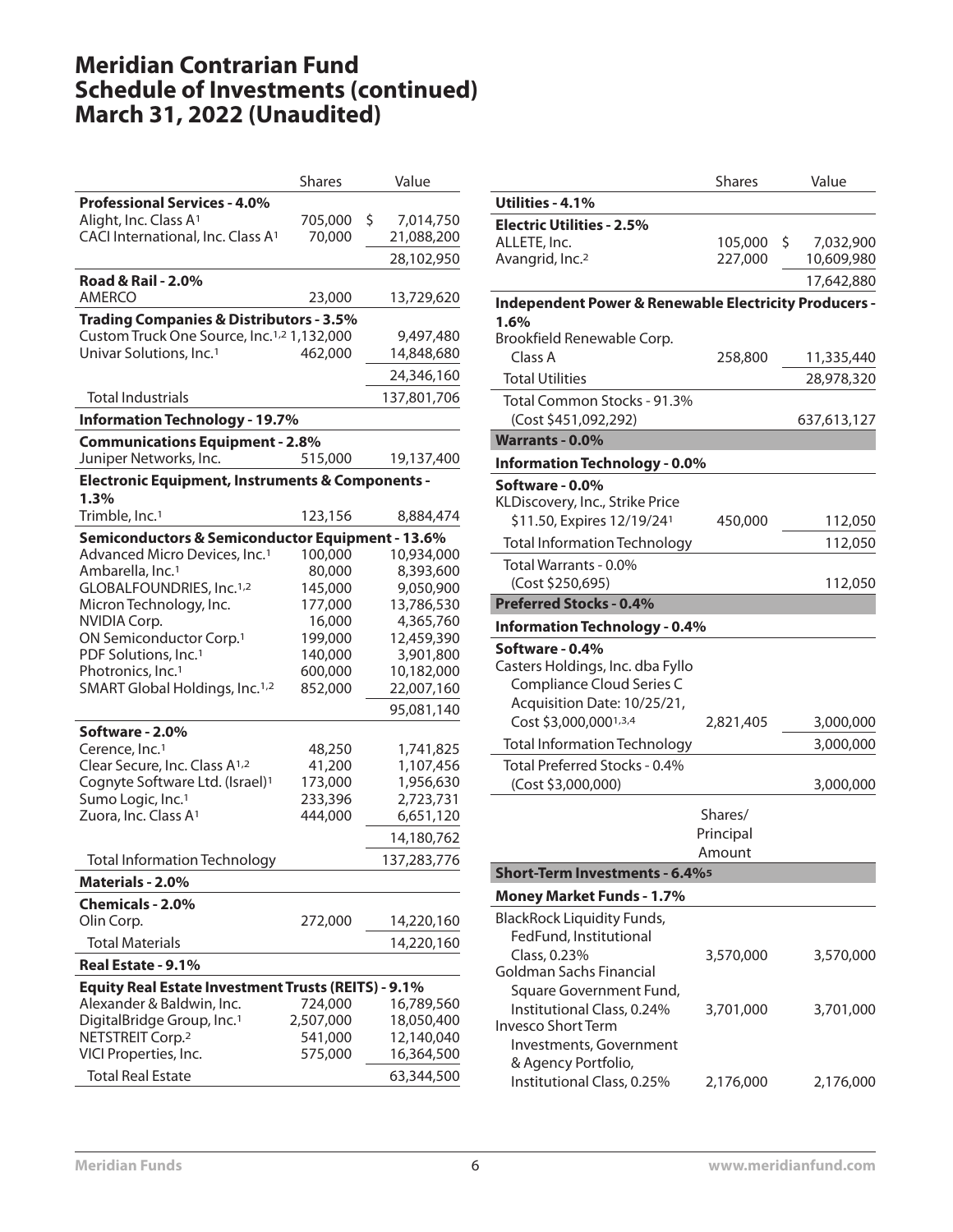# **Meridian Contrarian Fund Schedule of Investments (continued) March 31, 2022 (Unaudited)**

|                                                                                                                                                                               | Shares/      |    |            |                                                                                                                                                                    | Shares/      |                                |
|-------------------------------------------------------------------------------------------------------------------------------------------------------------------------------|--------------|----|------------|--------------------------------------------------------------------------------------------------------------------------------------------------------------------|--------------|--------------------------------|
|                                                                                                                                                                               | Principal    |    |            |                                                                                                                                                                    | Principal    |                                |
|                                                                                                                                                                               | Amount       |    | Value      |                                                                                                                                                                    | Amount       | Value                          |
| JPMorgan U.S. Government<br>Money Market Fund,<br>Institutional Class, 0.25%<br>Morgan Stanley Institutional<br>Liquidity Funds,<br>Government Portfolio,                     | 1,669,000    | Ŝ. | 1,669,000  | <b>RBC Dominion Securities,</b><br>Inc., dated 3/31/22, due<br>4/1/22, 0.30% total to be<br>received \$10,430,261<br>(collateralized by various<br>U.S. Government |              |                                |
| Institutional Class, 0.23%                                                                                                                                                    | 690,000      |    | 690,000    | Sponsored Agency and                                                                                                                                               |              |                                |
| <b>Total Money Market Funds</b><br>(Cost \$11,806,000)                                                                                                                        |              |    | 11,806,000 | U.S. Treasury Obligations,<br>$0.00\%$ - 5.50%, 4/26/22 -                                                                                                          |              |                                |
| <b>Repurchase Agreements - 4.7%</b>                                                                                                                                           |              |    |            | 3/20/52, totaling                                                                                                                                                  |              |                                |
| <b>Bank of America Securities,</b><br>Inc., dated 3/31/22, due<br>4/1/22, 0.30% total to be                                                                                   |              |    |            | \$10,638,778)<br><b>Total Repurchase</b><br>Agreements<br>(Cost \$33,006,575)                                                                                      | \$10,430,174 | 10,430,174<br>\$<br>33,006,575 |
| received \$10,430,261<br>(collateralized by various<br>U.S. Government<br>Sponsored Agency, 2.00%                                                                             |              |    |            | <b>Total Short-Term</b><br>Investments - 6.4%<br>(Cost \$44,812,575)                                                                                               |              | 44,812,575                     |
| $-4.00\%$ , 2/1/36 - 3/1/52,<br>totaling \$10,638,777)                                                                                                                        | \$10,430,174 |    | 10,430,174 | Total Investments - 98.1%<br>(Cost \$499,155,562)                                                                                                                  |              | 685,537,752                    |
| Mizuho Financial Group, Inc.,<br>dated 3/31/22, due<br>4/1/22, 0.28% total to be                                                                                              |              |    |            | Cash and Other Assets, Less<br>Liabilities - 1.9%                                                                                                                  |              | 13,037,794                     |
| received \$1,716,066<br>(collateralized by various<br>U.S. Treasury Obligations,<br>$0.25\%$ - 2.88%, 9/30/23 -                                                               |              |    |            | <b>Net Assets - 100.0%</b>                                                                                                                                         |              | \$698,575,546                  |
| 8/31/28, totaling<br>\$1,750,376)<br>National Bank Financial, Inc.,<br>dated 3/31/22, due<br>4/1/22, 0.34% total to be<br>received \$10,430,273<br>(collateralized by various | 1,716,053    |    | 1,716,053  |                                                                                                                                                                    |              |                                |

totaling \$10,638,800) 10,430,174 10,430,174

U.S. Treasury Obligations, 0.00% - 3.00%, 4/1/22,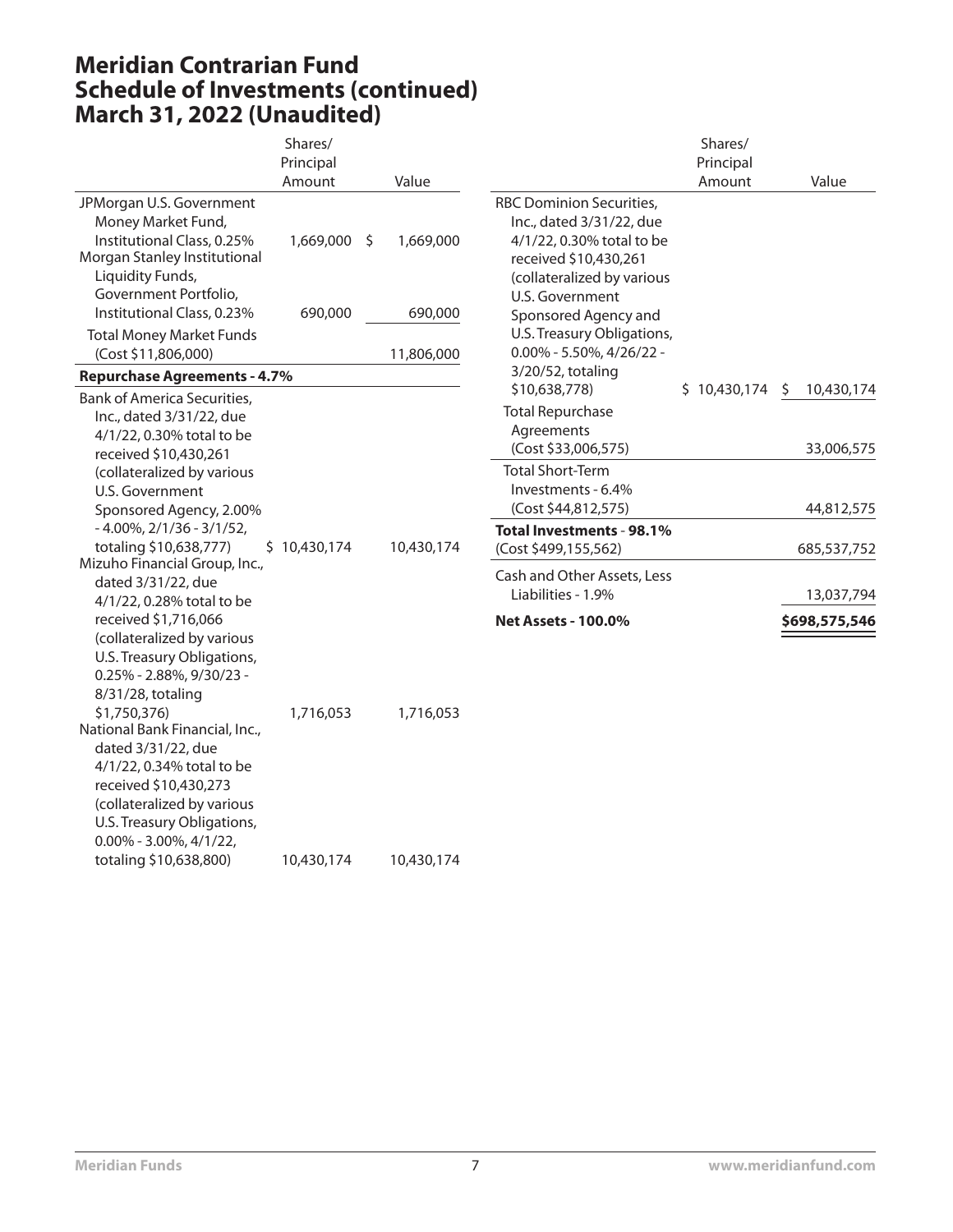#### **Meridian Contrarian Fund Schedule of Investments (continued) March 31, 2022 (Unaudited)**

#### **ADR—American Depositary Receipt**

#### **N.V.—Naamloze Vennootschap is the Dutch term for limited liability company**

- <sup>1</sup> Non-income producing securities.
- 2 All or portion of this security is on loan at March 31, 2022. Total value of such securities at period-end amounts to \$68,590,495 and represents 9.82% of net assets.
- <sup>3</sup> Restricted security; cannot be offered for public resale without first being registered under the Securities Act of 1933 and related rules and agreements. Acquisition date represents the date on which an enforceable right to acquire such security is obtained and is presented along with related cost in the security description. The Fund has registration rights for certain restricted securities. Any costs related to such registration are borne by the issuer.The aggregate value of restricted securities at period-end amounts to \$3,000,000 and represents 0.43% of net assets.
- 4 Security is valued using significant unobservable inputs in good faith in accordance with procedures approved by the Board of Directors.
- 5 Collateral received from brokers for securities lending was invested in short-term investments.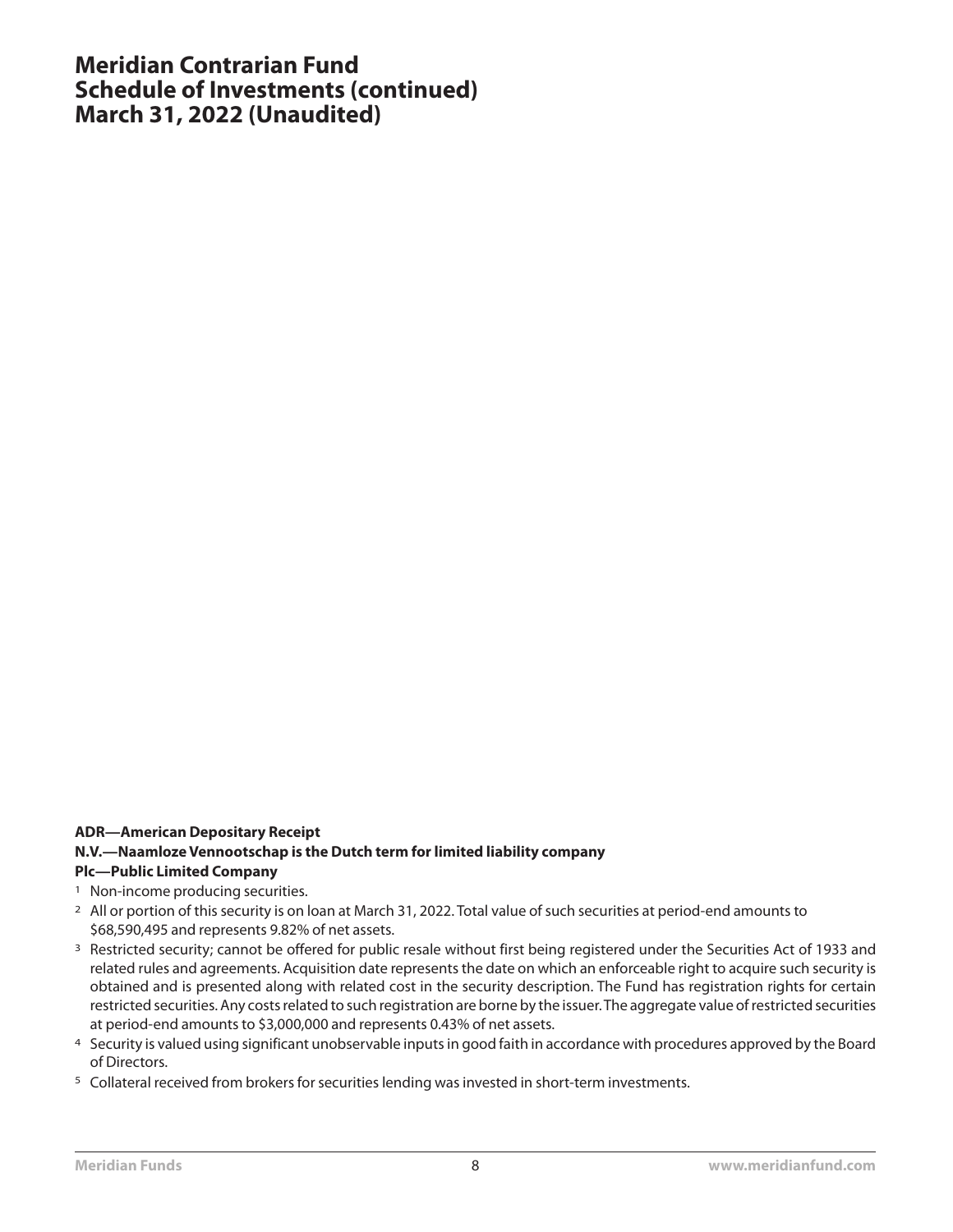## **Meridian Enhanced Equity Fund Schedule of Investments March 31, 2022 (Unaudited)**

|                                                                         | <b>Shares</b> | Value       |
|-------------------------------------------------------------------------|---------------|-------------|
| Common Stocks - 124.7%                                                  |               |             |
| <b>Communication Services - 10.1%</b>                                   |               |             |
| <b>Diversified Telecommunication Services - 0.5%</b>                    |               |             |
| Liberty Global Plc Class A (United                                      |               |             |
| Kingdom) <sup>1</sup>                                                   | 100           | \$<br>2,551 |
| Verizon Communications, Inc.                                            | 5,657         | 288,167     |
|                                                                         |               | 290,718     |
| <b>Entertainment - 2.7%</b>                                             |               |             |
| Madison Square Garden                                                   |               |             |
| Entertainment Corp. <sup>1,2</sup>                                      | 6,379         | 531,435     |
| Walt Disney Co. (The) <sup>1</sup>                                      | 7,764         | 1,064,910   |
|                                                                         |               | 1,596,345   |
| <b>Interactive Media &amp; Services - 0.6%</b>                          |               |             |
| IAC/InterActiveCorp.1                                                   | 3,525         | 353,487     |
| Media - 6.3%                                                            |               |             |
| Boston Omaha Corp. Class A <sup>1</sup>                                 | 9,070         | 230,106     |
| Liberty Broadband Corp. Class C <sup>1</sup>                            | 7,553         | 1,022,072   |
| Liberty Media Corp.-Liberty                                             |               |             |
| Sirius XM Class A <sup>1</sup>                                          | 11,000        | 502,810     |
| Liberty Media Corp.-Liberty                                             |               |             |
| Sirius XM Class C <sup>1</sup><br>Paramount Global Class B <sup>3</sup> | 799<br>49,400 | 36,538      |
|                                                                         |               | 1,867,814   |
|                                                                         |               | 3,659,340   |
| <b>Total Communication Services</b>                                     |               | 5,899,890   |
| <b>Consumer Discretionary - 14.6%</b>                                   |               |             |
| <b>Automobiles - 0.2%</b>                                               |               |             |
| Rivian Automotive, Inc. Class A <sup>1,3</sup>                          | 2,709         | 136,100     |
| <b>Internet &amp; Direct Marketing Retail - 1.6%</b>                    |               |             |
| Amazon.com, Inc. <sup>1,3</sup>                                         | 283           | 922,566     |
| <b>Multiline Retail - 0.7%</b>                                          |               |             |
| Target Corp.                                                            | 2,012         | 426,987     |
| <b>Specialty Retail - 6.5%</b>                                          |               |             |
| Advance Auto Parts, Inc.                                                | 1,640         | 339,415     |
| Home Depot, Inc. (The)                                                  | 1,148         | 343,631     |
| Lowe's Cos., Inc.                                                       | 2,433         | 491,928     |
| Sally Beauty Holdings, Inc. <sup>1,3</sup>                              | 170,000       | 2,657,100   |
|                                                                         |               | 3,832,074   |
| Textiles, Apparel & Luxury Goods - 5.6%                                 |               |             |
| Hanesbrands, Inc. <sup>3</sup>                                          | 66,000        | 982,740     |
| Levi Strauss & Co. Class A <sup>3</sup>                                 | 89,000        | 1,758,640   |
| NIKE, Inc. Class B                                                      | 3,783         | 509,040     |
|                                                                         |               | 3,250,420   |
| <b>Total Consumer Discretionary</b>                                     |               | 8,568,147   |
| <b>Consumer Staples - 20.2%</b>                                         |               |             |
| Food & Staples Retailing - 0.9%                                         |               |             |
| Costco Wholesale Corp.                                                  | 868           | 499,838     |

|                                                                                    | <b>Shares</b>   | Value              |
|------------------------------------------------------------------------------------|-----------------|--------------------|
| Food Products - 9.9%                                                               |                 |                    |
| Dole Plc <sup>3</sup>                                                              | 184,200         | \$<br>2,284,080    |
| Lamb Weston Holdings, Inc. <sup>3</sup>                                            | 58,500          | 3,504,735          |
|                                                                                    |                 | 5,788,815          |
| <b>Household Products - 4.7%</b>                                                   |                 |                    |
| Spectrum Brands Holdings, Inc. <sup>3</sup>                                        | 30,900          | 2,741,448          |
| <b>Personal Products - 4.7%</b>                                                    |                 |                    |
| Coty, Inc. Class A <sup>1,3</sup>                                                  | 308,000         | 2,768,920          |
| <b>Total Consumer Staples</b>                                                      |                 | 11,799,021         |
| Financials - 9.2%                                                                  |                 |                    |
| <b>Banks - 6.9%</b>                                                                |                 |                    |
| U.S. Bancorp                                                                       | 17,777          | 944,847            |
| Wells Fargo & Co. <sup>3</sup>                                                     | 63,200          | 3,062,672          |
|                                                                                    |                 | 4,007,519          |
| <b>Capital Markets - 2.3%</b>                                                      |                 |                    |
| Intercontinental Exchange, Inc.                                                    | 5,878           | 776,602            |
| S&P Global, Inc.                                                                   | 690             | 283,024            |
| Tishman Speyer Innovation Corp. II                                                 |                 |                    |
| Class A <sub>1</sub>                                                               | 30,000          | 294,000            |
|                                                                                    |                 | 1,353,626          |
| <b>Total Financials</b>                                                            |                 | 5,361,145          |
| Health Care - 1.8%                                                                 |                 |                    |
| Health Care Equipment & Supplies - 1.3%                                            |                 |                    |
| Alcon, Inc. (Switzerland) <sup>3</sup>                                             | 9,700           | 769,501            |
| <b>Pharmaceuticals - 0.5%</b>                                                      |                 |                    |
| Johnson & Johnson                                                                  | 1,775           | 314,583            |
| <b>Total Health Care</b>                                                           |                 | 1,084,084          |
| Industrials - 18.9%                                                                |                 |                    |
| Aerospace & Defense - 8.2%                                                         |                 |                    |
| Boeing Co. (The)1,3                                                                | 7,800           | 1,493,700          |
| Maxar Technologies, Inc. <sup>3</sup>                                              | 78,400          | 3,093,664          |
| Rocket Lab U.S.A., Inc. <sup>1,2</sup>                                             | 21,593          | 173,824            |
|                                                                                    |                 | 4,761,188          |
| <b>Commercial Services &amp; Supplies - 0.4%</b>                                   |                 |                    |
| $ACV$ Auctions, Inc. Class $A1$ 16,803                                             |                 | 248,852            |
| <b>Construction &amp; Engineering - 3.2%</b>                                       |                 |                    |
| WillScot Mobile Mini Holdings                                                      |                 |                    |
| Corp.1,3                                                                           | 47,900          | 1,874,327          |
| <b>Industrial Conglomerates - 0.9%</b>                                             |                 |                    |
| General Electric Co. <sup>3</sup>                                                  | 5,751           | 526,217            |
| <b>Professional Services - 6.2%</b>                                                |                 |                    |
| Alight, Inc. Class A <sup>1</sup><br>CACI International, Inc. Class A <sup>1</sup> | 33,940          | 337,703<br>344,340 |
| CoStar Group, Inc. <sup>1,3</sup>                                                  | 1,143<br>39,600 | 2,637,756          |
|                                                                                    |                 |                    |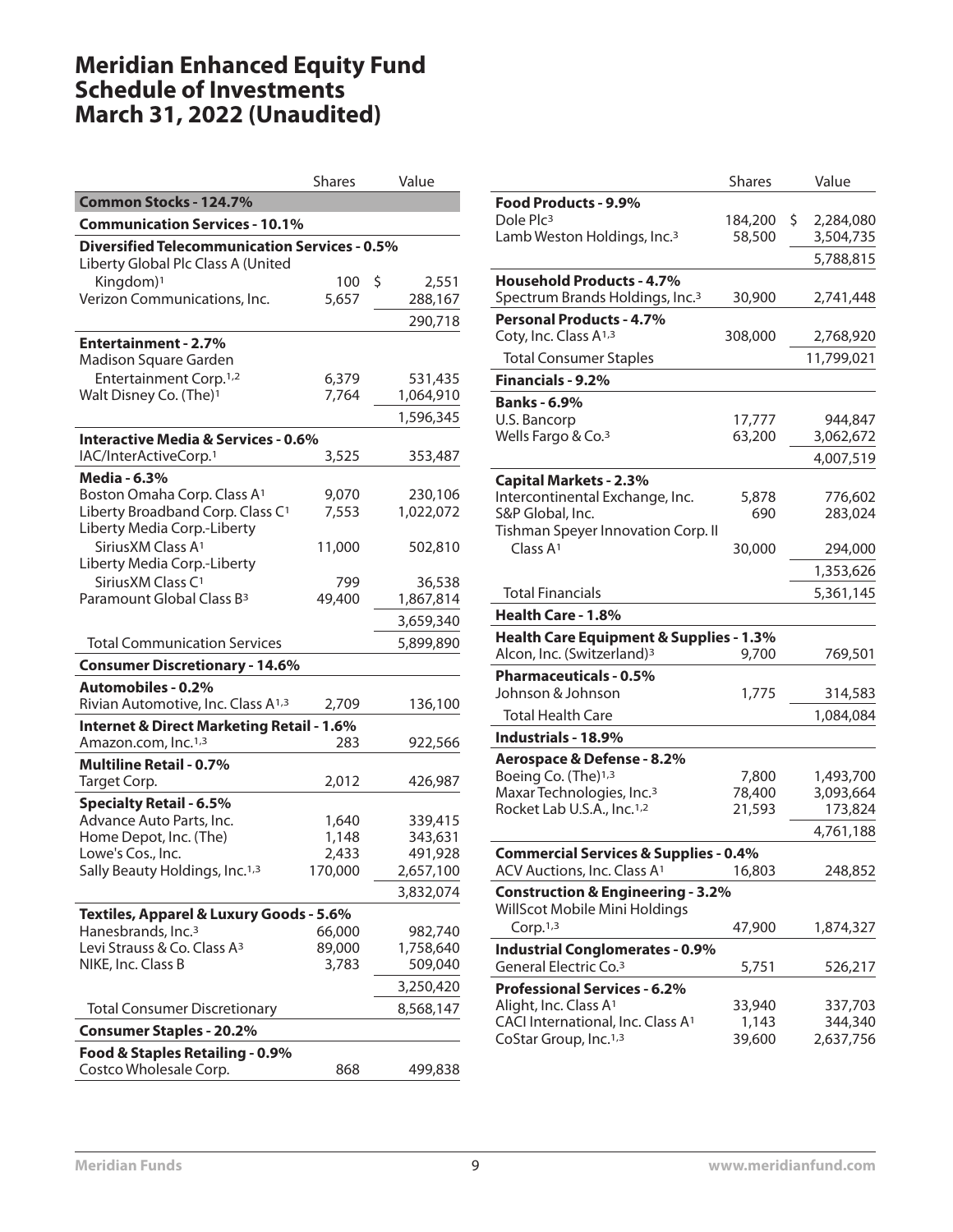## **Meridian Enhanced Equity Fund Schedule of Investments (continued) March 31, 2022 (Unaudited)**

| Dun & Bradstreet Holdings, Inc. <sup>1</sup><br>17,063<br>\$<br>298,944<br>3,618,743<br><b>Total Industrials</b><br>11,029,327<br><b>Information Technology - 41.8%</b><br><b>Communications Equipment - 2.0%</b><br>Starry, Inc.<br>Acquisition Date: 3/28/22,<br>Cost \$1,250,0031,4<br>166,667<br>1,170,169<br>IT Services - 5.8%<br>PayPal Holdings, Inc.1,3<br>16,067<br>1,858,148<br>SolarWinds Corp.<br>22,571<br>300,420<br>Visa, Inc. Class A <sup>3</sup><br>5,462<br>1,211,308<br>3,369,876<br>Semiconductors & Semiconductor Equipment - 14.3%<br>Allegro MicroSystems, Inc. (Japan) <sup>1</sup><br>11,599<br>329,412<br>Ambarella, Inc. <sup>1,3</sup><br>986,248<br>9,400<br>GLOBALFOUNDRIES, Inc.1,2<br>10,106<br>630,816<br><b>NVIDIA Corp.</b><br>2,064<br>563,183<br>ON Semiconductor Corp. <sup>1,3</sup><br>64,400<br>4,032,084<br>QUALCOMM, Inc. <sup>3</sup><br>11,700<br>1,787,994<br>8,329,737<br><b>Software - 15.1%</b><br>Alkami Technology, Inc. <sup>1</sup><br>17,923<br>256,478<br>KnowBe4, Inc. Class A <sup>1,3</sup><br>82,800<br>1,906,056<br>Latch, Inc.<br>Acquisition Date: 6/1/21,<br>Cost \$325,0001,4<br>32,500<br>138,775<br>Microsoft Corp. <sup>3</sup><br>1,186,685<br>3,849<br>1,564,893<br>Monday.com Ltd. <sup>1,3</sup><br>9,900<br>N-able, Inc. <sup>1</sup><br>33,634<br>306,070<br>salesforce.com, Inc. <sup>1,3</sup><br>2,184<br>463,707<br>Splunk, Inc.1,3<br>11,800<br>1,753,598<br>UiPath, Inc. Class A <sup>1,3</sup><br>58,200<br>1,256,538<br>8,832,800<br>Technology Hardware, Storage & Peripherals - 4.6%<br>Apple, Inc. <sup>3</sup><br>6,155<br>1,074,725<br>Hewlett Packard Enterprise Co. <sup>3</sup><br>1,637,580<br>98,000<br>2,712,305<br><b>Total Information Technology</b><br>24,414,887<br>Materials - 3.3%<br>Chemicals - 3.3%<br>Huntsman Corp. <sup>3</sup><br>23,000<br>862,730<br>Valvoline, Inc. <sup>3</sup><br>33,200<br>1,047,792<br><b>Total Materials</b><br>1,910,522<br>Real Estate - 2.7%<br>Equity Real Estate Investment Trusts (REITS) - 2.7%<br>Alexandria Real Estate Equities, Inc.<br>1,970<br>396,462<br>American Tower Corp. <sup>3</sup><br>2,378<br>597,401 | <b>Shares</b> | Value |
|------------------------------------------------------------------------------------------------------------------------------------------------------------------------------------------------------------------------------------------------------------------------------------------------------------------------------------------------------------------------------------------------------------------------------------------------------------------------------------------------------------------------------------------------------------------------------------------------------------------------------------------------------------------------------------------------------------------------------------------------------------------------------------------------------------------------------------------------------------------------------------------------------------------------------------------------------------------------------------------------------------------------------------------------------------------------------------------------------------------------------------------------------------------------------------------------------------------------------------------------------------------------------------------------------------------------------------------------------------------------------------------------------------------------------------------------------------------------------------------------------------------------------------------------------------------------------------------------------------------------------------------------------------------------------------------------------------------------------------------------------------------------------------------------------------------------------------------------------------------------------------------------------------------------------------------------------------------------------------------------------------------------------------------------------------------------------------------------------------------------------------------------------------------|---------------|-------|
|                                                                                                                                                                                                                                                                                                                                                                                                                                                                                                                                                                                                                                                                                                                                                                                                                                                                                                                                                                                                                                                                                                                                                                                                                                                                                                                                                                                                                                                                                                                                                                                                                                                                                                                                                                                                                                                                                                                                                                                                                                                                                                                                                                  |               |       |
|                                                                                                                                                                                                                                                                                                                                                                                                                                                                                                                                                                                                                                                                                                                                                                                                                                                                                                                                                                                                                                                                                                                                                                                                                                                                                                                                                                                                                                                                                                                                                                                                                                                                                                                                                                                                                                                                                                                                                                                                                                                                                                                                                                  |               |       |
|                                                                                                                                                                                                                                                                                                                                                                                                                                                                                                                                                                                                                                                                                                                                                                                                                                                                                                                                                                                                                                                                                                                                                                                                                                                                                                                                                                                                                                                                                                                                                                                                                                                                                                                                                                                                                                                                                                                                                                                                                                                                                                                                                                  |               |       |
|                                                                                                                                                                                                                                                                                                                                                                                                                                                                                                                                                                                                                                                                                                                                                                                                                                                                                                                                                                                                                                                                                                                                                                                                                                                                                                                                                                                                                                                                                                                                                                                                                                                                                                                                                                                                                                                                                                                                                                                                                                                                                                                                                                  |               |       |
|                                                                                                                                                                                                                                                                                                                                                                                                                                                                                                                                                                                                                                                                                                                                                                                                                                                                                                                                                                                                                                                                                                                                                                                                                                                                                                                                                                                                                                                                                                                                                                                                                                                                                                                                                                                                                                                                                                                                                                                                                                                                                                                                                                  |               |       |
|                                                                                                                                                                                                                                                                                                                                                                                                                                                                                                                                                                                                                                                                                                                                                                                                                                                                                                                                                                                                                                                                                                                                                                                                                                                                                                                                                                                                                                                                                                                                                                                                                                                                                                                                                                                                                                                                                                                                                                                                                                                                                                                                                                  |               |       |
|                                                                                                                                                                                                                                                                                                                                                                                                                                                                                                                                                                                                                                                                                                                                                                                                                                                                                                                                                                                                                                                                                                                                                                                                                                                                                                                                                                                                                                                                                                                                                                                                                                                                                                                                                                                                                                                                                                                                                                                                                                                                                                                                                                  |               |       |
|                                                                                                                                                                                                                                                                                                                                                                                                                                                                                                                                                                                                                                                                                                                                                                                                                                                                                                                                                                                                                                                                                                                                                                                                                                                                                                                                                                                                                                                                                                                                                                                                                                                                                                                                                                                                                                                                                                                                                                                                                                                                                                                                                                  |               |       |
|                                                                                                                                                                                                                                                                                                                                                                                                                                                                                                                                                                                                                                                                                                                                                                                                                                                                                                                                                                                                                                                                                                                                                                                                                                                                                                                                                                                                                                                                                                                                                                                                                                                                                                                                                                                                                                                                                                                                                                                                                                                                                                                                                                  |               |       |
|                                                                                                                                                                                                                                                                                                                                                                                                                                                                                                                                                                                                                                                                                                                                                                                                                                                                                                                                                                                                                                                                                                                                                                                                                                                                                                                                                                                                                                                                                                                                                                                                                                                                                                                                                                                                                                                                                                                                                                                                                                                                                                                                                                  |               |       |
|                                                                                                                                                                                                                                                                                                                                                                                                                                                                                                                                                                                                                                                                                                                                                                                                                                                                                                                                                                                                                                                                                                                                                                                                                                                                                                                                                                                                                                                                                                                                                                                                                                                                                                                                                                                                                                                                                                                                                                                                                                                                                                                                                                  |               |       |
|                                                                                                                                                                                                                                                                                                                                                                                                                                                                                                                                                                                                                                                                                                                                                                                                                                                                                                                                                                                                                                                                                                                                                                                                                                                                                                                                                                                                                                                                                                                                                                                                                                                                                                                                                                                                                                                                                                                                                                                                                                                                                                                                                                  |               |       |
|                                                                                                                                                                                                                                                                                                                                                                                                                                                                                                                                                                                                                                                                                                                                                                                                                                                                                                                                                                                                                                                                                                                                                                                                                                                                                                                                                                                                                                                                                                                                                                                                                                                                                                                                                                                                                                                                                                                                                                                                                                                                                                                                                                  |               |       |
|                                                                                                                                                                                                                                                                                                                                                                                                                                                                                                                                                                                                                                                                                                                                                                                                                                                                                                                                                                                                                                                                                                                                                                                                                                                                                                                                                                                                                                                                                                                                                                                                                                                                                                                                                                                                                                                                                                                                                                                                                                                                                                                                                                  |               |       |
|                                                                                                                                                                                                                                                                                                                                                                                                                                                                                                                                                                                                                                                                                                                                                                                                                                                                                                                                                                                                                                                                                                                                                                                                                                                                                                                                                                                                                                                                                                                                                                                                                                                                                                                                                                                                                                                                                                                                                                                                                                                                                                                                                                  |               |       |
|                                                                                                                                                                                                                                                                                                                                                                                                                                                                                                                                                                                                                                                                                                                                                                                                                                                                                                                                                                                                                                                                                                                                                                                                                                                                                                                                                                                                                                                                                                                                                                                                                                                                                                                                                                                                                                                                                                                                                                                                                                                                                                                                                                  |               |       |
|                                                                                                                                                                                                                                                                                                                                                                                                                                                                                                                                                                                                                                                                                                                                                                                                                                                                                                                                                                                                                                                                                                                                                                                                                                                                                                                                                                                                                                                                                                                                                                                                                                                                                                                                                                                                                                                                                                                                                                                                                                                                                                                                                                  |               |       |
|                                                                                                                                                                                                                                                                                                                                                                                                                                                                                                                                                                                                                                                                                                                                                                                                                                                                                                                                                                                                                                                                                                                                                                                                                                                                                                                                                                                                                                                                                                                                                                                                                                                                                                                                                                                                                                                                                                                                                                                                                                                                                                                                                                  |               |       |
|                                                                                                                                                                                                                                                                                                                                                                                                                                                                                                                                                                                                                                                                                                                                                                                                                                                                                                                                                                                                                                                                                                                                                                                                                                                                                                                                                                                                                                                                                                                                                                                                                                                                                                                                                                                                                                                                                                                                                                                                                                                                                                                                                                  |               |       |
|                                                                                                                                                                                                                                                                                                                                                                                                                                                                                                                                                                                                                                                                                                                                                                                                                                                                                                                                                                                                                                                                                                                                                                                                                                                                                                                                                                                                                                                                                                                                                                                                                                                                                                                                                                                                                                                                                                                                                                                                                                                                                                                                                                  |               |       |
|                                                                                                                                                                                                                                                                                                                                                                                                                                                                                                                                                                                                                                                                                                                                                                                                                                                                                                                                                                                                                                                                                                                                                                                                                                                                                                                                                                                                                                                                                                                                                                                                                                                                                                                                                                                                                                                                                                                                                                                                                                                                                                                                                                  |               |       |
|                                                                                                                                                                                                                                                                                                                                                                                                                                                                                                                                                                                                                                                                                                                                                                                                                                                                                                                                                                                                                                                                                                                                                                                                                                                                                                                                                                                                                                                                                                                                                                                                                                                                                                                                                                                                                                                                                                                                                                                                                                                                                                                                                                  |               |       |
|                                                                                                                                                                                                                                                                                                                                                                                                                                                                                                                                                                                                                                                                                                                                                                                                                                                                                                                                                                                                                                                                                                                                                                                                                                                                                                                                                                                                                                                                                                                                                                                                                                                                                                                                                                                                                                                                                                                                                                                                                                                                                                                                                                  |               |       |
|                                                                                                                                                                                                                                                                                                                                                                                                                                                                                                                                                                                                                                                                                                                                                                                                                                                                                                                                                                                                                                                                                                                                                                                                                                                                                                                                                                                                                                                                                                                                                                                                                                                                                                                                                                                                                                                                                                                                                                                                                                                                                                                                                                  |               |       |
|                                                                                                                                                                                                                                                                                                                                                                                                                                                                                                                                                                                                                                                                                                                                                                                                                                                                                                                                                                                                                                                                                                                                                                                                                                                                                                                                                                                                                                                                                                                                                                                                                                                                                                                                                                                                                                                                                                                                                                                                                                                                                                                                                                  |               |       |
|                                                                                                                                                                                                                                                                                                                                                                                                                                                                                                                                                                                                                                                                                                                                                                                                                                                                                                                                                                                                                                                                                                                                                                                                                                                                                                                                                                                                                                                                                                                                                                                                                                                                                                                                                                                                                                                                                                                                                                                                                                                                                                                                                                  |               |       |
|                                                                                                                                                                                                                                                                                                                                                                                                                                                                                                                                                                                                                                                                                                                                                                                                                                                                                                                                                                                                                                                                                                                                                                                                                                                                                                                                                                                                                                                                                                                                                                                                                                                                                                                                                                                                                                                                                                                                                                                                                                                                                                                                                                  |               |       |
|                                                                                                                                                                                                                                                                                                                                                                                                                                                                                                                                                                                                                                                                                                                                                                                                                                                                                                                                                                                                                                                                                                                                                                                                                                                                                                                                                                                                                                                                                                                                                                                                                                                                                                                                                                                                                                                                                                                                                                                                                                                                                                                                                                  |               |       |
|                                                                                                                                                                                                                                                                                                                                                                                                                                                                                                                                                                                                                                                                                                                                                                                                                                                                                                                                                                                                                                                                                                                                                                                                                                                                                                                                                                                                                                                                                                                                                                                                                                                                                                                                                                                                                                                                                                                                                                                                                                                                                                                                                                  |               |       |
|                                                                                                                                                                                                                                                                                                                                                                                                                                                                                                                                                                                                                                                                                                                                                                                                                                                                                                                                                                                                                                                                                                                                                                                                                                                                                                                                                                                                                                                                                                                                                                                                                                                                                                                                                                                                                                                                                                                                                                                                                                                                                                                                                                  |               |       |
|                                                                                                                                                                                                                                                                                                                                                                                                                                                                                                                                                                                                                                                                                                                                                                                                                                                                                                                                                                                                                                                                                                                                                                                                                                                                                                                                                                                                                                                                                                                                                                                                                                                                                                                                                                                                                                                                                                                                                                                                                                                                                                                                                                  |               |       |
|                                                                                                                                                                                                                                                                                                                                                                                                                                                                                                                                                                                                                                                                                                                                                                                                                                                                                                                                                                                                                                                                                                                                                                                                                                                                                                                                                                                                                                                                                                                                                                                                                                                                                                                                                                                                                                                                                                                                                                                                                                                                                                                                                                  |               |       |
|                                                                                                                                                                                                                                                                                                                                                                                                                                                                                                                                                                                                                                                                                                                                                                                                                                                                                                                                                                                                                                                                                                                                                                                                                                                                                                                                                                                                                                                                                                                                                                                                                                                                                                                                                                                                                                                                                                                                                                                                                                                                                                                                                                  |               |       |
|                                                                                                                                                                                                                                                                                                                                                                                                                                                                                                                                                                                                                                                                                                                                                                                                                                                                                                                                                                                                                                                                                                                                                                                                                                                                                                                                                                                                                                                                                                                                                                                                                                                                                                                                                                                                                                                                                                                                                                                                                                                                                                                                                                  |               |       |
|                                                                                                                                                                                                                                                                                                                                                                                                                                                                                                                                                                                                                                                                                                                                                                                                                                                                                                                                                                                                                                                                                                                                                                                                                                                                                                                                                                                                                                                                                                                                                                                                                                                                                                                                                                                                                                                                                                                                                                                                                                                                                                                                                                  |               |       |
|                                                                                                                                                                                                                                                                                                                                                                                                                                                                                                                                                                                                                                                                                                                                                                                                                                                                                                                                                                                                                                                                                                                                                                                                                                                                                                                                                                                                                                                                                                                                                                                                                                                                                                                                                                                                                                                                                                                                                                                                                                                                                                                                                                  |               |       |
|                                                                                                                                                                                                                                                                                                                                                                                                                                                                                                                                                                                                                                                                                                                                                                                                                                                                                                                                                                                                                                                                                                                                                                                                                                                                                                                                                                                                                                                                                                                                                                                                                                                                                                                                                                                                                                                                                                                                                                                                                                                                                                                                                                  |               |       |
|                                                                                                                                                                                                                                                                                                                                                                                                                                                                                                                                                                                                                                                                                                                                                                                                                                                                                                                                                                                                                                                                                                                                                                                                                                                                                                                                                                                                                                                                                                                                                                                                                                                                                                                                                                                                                                                                                                                                                                                                                                                                                                                                                                  |               |       |
|                                                                                                                                                                                                                                                                                                                                                                                                                                                                                                                                                                                                                                                                                                                                                                                                                                                                                                                                                                                                                                                                                                                                                                                                                                                                                                                                                                                                                                                                                                                                                                                                                                                                                                                                                                                                                                                                                                                                                                                                                                                                                                                                                                  |               |       |
|                                                                                                                                                                                                                                                                                                                                                                                                                                                                                                                                                                                                                                                                                                                                                                                                                                                                                                                                                                                                                                                                                                                                                                                                                                                                                                                                                                                                                                                                                                                                                                                                                                                                                                                                                                                                                                                                                                                                                                                                                                                                                                                                                                  |               |       |
|                                                                                                                                                                                                                                                                                                                                                                                                                                                                                                                                                                                                                                                                                                                                                                                                                                                                                                                                                                                                                                                                                                                                                                                                                                                                                                                                                                                                                                                                                                                                                                                                                                                                                                                                                                                                                                                                                                                                                                                                                                                                                                                                                                  |               |       |
|                                                                                                                                                                                                                                                                                                                                                                                                                                                                                                                                                                                                                                                                                                                                                                                                                                                                                                                                                                                                                                                                                                                                                                                                                                                                                                                                                                                                                                                                                                                                                                                                                                                                                                                                                                                                                                                                                                                                                                                                                                                                                                                                                                  |               |       |
|                                                                                                                                                                                                                                                                                                                                                                                                                                                                                                                                                                                                                                                                                                                                                                                                                                                                                                                                                                                                                                                                                                                                                                                                                                                                                                                                                                                                                                                                                                                                                                                                                                                                                                                                                                                                                                                                                                                                                                                                                                                                                                                                                                  |               |       |
|                                                                                                                                                                                                                                                                                                                                                                                                                                                                                                                                                                                                                                                                                                                                                                                                                                                                                                                                                                                                                                                                                                                                                                                                                                                                                                                                                                                                                                                                                                                                                                                                                                                                                                                                                                                                                                                                                                                                                                                                                                                                                                                                                                  |               |       |
|                                                                                                                                                                                                                                                                                                                                                                                                                                                                                                                                                                                                                                                                                                                                                                                                                                                                                                                                                                                                                                                                                                                                                                                                                                                                                                                                                                                                                                                                                                                                                                                                                                                                                                                                                                                                                                                                                                                                                                                                                                                                                                                                                                  |               |       |
|                                                                                                                                                                                                                                                                                                                                                                                                                                                                                                                                                                                                                                                                                                                                                                                                                                                                                                                                                                                                                                                                                                                                                                                                                                                                                                                                                                                                                                                                                                                                                                                                                                                                                                                                                                                                                                                                                                                                                                                                                                                                                                                                                                  |               |       |
|                                                                                                                                                                                                                                                                                                                                                                                                                                                                                                                                                                                                                                                                                                                                                                                                                                                                                                                                                                                                                                                                                                                                                                                                                                                                                                                                                                                                                                                                                                                                                                                                                                                                                                                                                                                                                                                                                                                                                                                                                                                                                                                                                                  |               |       |
|                                                                                                                                                                                                                                                                                                                                                                                                                                                                                                                                                                                                                                                                                                                                                                                                                                                                                                                                                                                                                                                                                                                                                                                                                                                                                                                                                                                                                                                                                                                                                                                                                                                                                                                                                                                                                                                                                                                                                                                                                                                                                                                                                                  |               |       |

|                                                                                                                                                                                                                                                                                                                                                                                                                                                                      | <b>Shares</b>        | Value         |
|----------------------------------------------------------------------------------------------------------------------------------------------------------------------------------------------------------------------------------------------------------------------------------------------------------------------------------------------------------------------------------------------------------------------------------------------------------------------|----------------------|---------------|
| Equinix, Inc. <sup>3</sup>                                                                                                                                                                                                                                                                                                                                                                                                                                           | 772                  | \$<br>572,531 |
| <b>Total Real Estate</b>                                                                                                                                                                                                                                                                                                                                                                                                                                             |                      | 1,566,394     |
| Utilities - 2.1%                                                                                                                                                                                                                                                                                                                                                                                                                                                     |                      |               |
| <b>Independent Power &amp; Renewable Electricity Producers -</b>                                                                                                                                                                                                                                                                                                                                                                                                     |                      |               |
| 2.1%                                                                                                                                                                                                                                                                                                                                                                                                                                                                 |                      |               |
| Vistra Corp.                                                                                                                                                                                                                                                                                                                                                                                                                                                         | 53,699               | 1,248,502     |
| <b>Total Utilities</b>                                                                                                                                                                                                                                                                                                                                                                                                                                               |                      | 1,248,502     |
| Total Common Stocks - 124.7%                                                                                                                                                                                                                                                                                                                                                                                                                                         |                      |               |
| (Cost \$67,725,842)                                                                                                                                                                                                                                                                                                                                                                                                                                                  |                      | 72,881,919    |
| Warrants - 0.0%                                                                                                                                                                                                                                                                                                                                                                                                                                                      |                      |               |
| Financials - 0.0%                                                                                                                                                                                                                                                                                                                                                                                                                                                    |                      |               |
| <b>Capital Markets - 0.0%</b><br>Executive Network Partnering Corp.<br>Class A, Strike Price \$11.50,<br>Expires 9/25/281<br>Tishman Speyer Innovation Corp. II<br>Class A, Strike Price \$11.50,                                                                                                                                                                                                                                                                    | 4,325                | 1,356         |
| Expires 12/31/271                                                                                                                                                                                                                                                                                                                                                                                                                                                    | 6,000                | 2,280         |
| <b>Total Financials</b>                                                                                                                                                                                                                                                                                                                                                                                                                                              |                      | 3,636         |
| Total Warrants - 0.0%                                                                                                                                                                                                                                                                                                                                                                                                                                                |                      |               |
| (Cost \$8,660)                                                                                                                                                                                                                                                                                                                                                                                                                                                       |                      | 3,636         |
|                                                                                                                                                                                                                                                                                                                                                                                                                                                                      |                      |               |
|                                                                                                                                                                                                                                                                                                                                                                                                                                                                      | Shares/<br>Principal |               |
|                                                                                                                                                                                                                                                                                                                                                                                                                                                                      | Amount               |               |
| <b>Short-Term Investments - 1.2%</b>                                                                                                                                                                                                                                                                                                                                                                                                                                 |                      |               |
| <b>Repurchase Agreements - 1.2%</b>                                                                                                                                                                                                                                                                                                                                                                                                                                  |                      |               |
| Daiwa Capital Markets America,<br>Inc., dated 3/31/22, due<br>4/1/22, 0.30% total to be<br>received \$205,922<br>(collateralized by various<br>U.S. Government Sponsored<br>Agency and U.S. Treasury<br>Obligations, 0.00% - 6.50%,<br>4/5/22 - 4/1/52, totaling<br>\$210,038)<br>National Bank Financial, Inc.,<br>dated 3/31/22, due 4/1/22,<br>0.34% total to be received<br>\$250,002 (collateralized by<br>various U.S. Treasury<br>Obligations, 0.00% - 3.00%, | \$205,920            | 205,920       |
| 4/1/22, totaling \$255,001)                                                                                                                                                                                                                                                                                                                                                                                                                                          | 250,000              | 250,000       |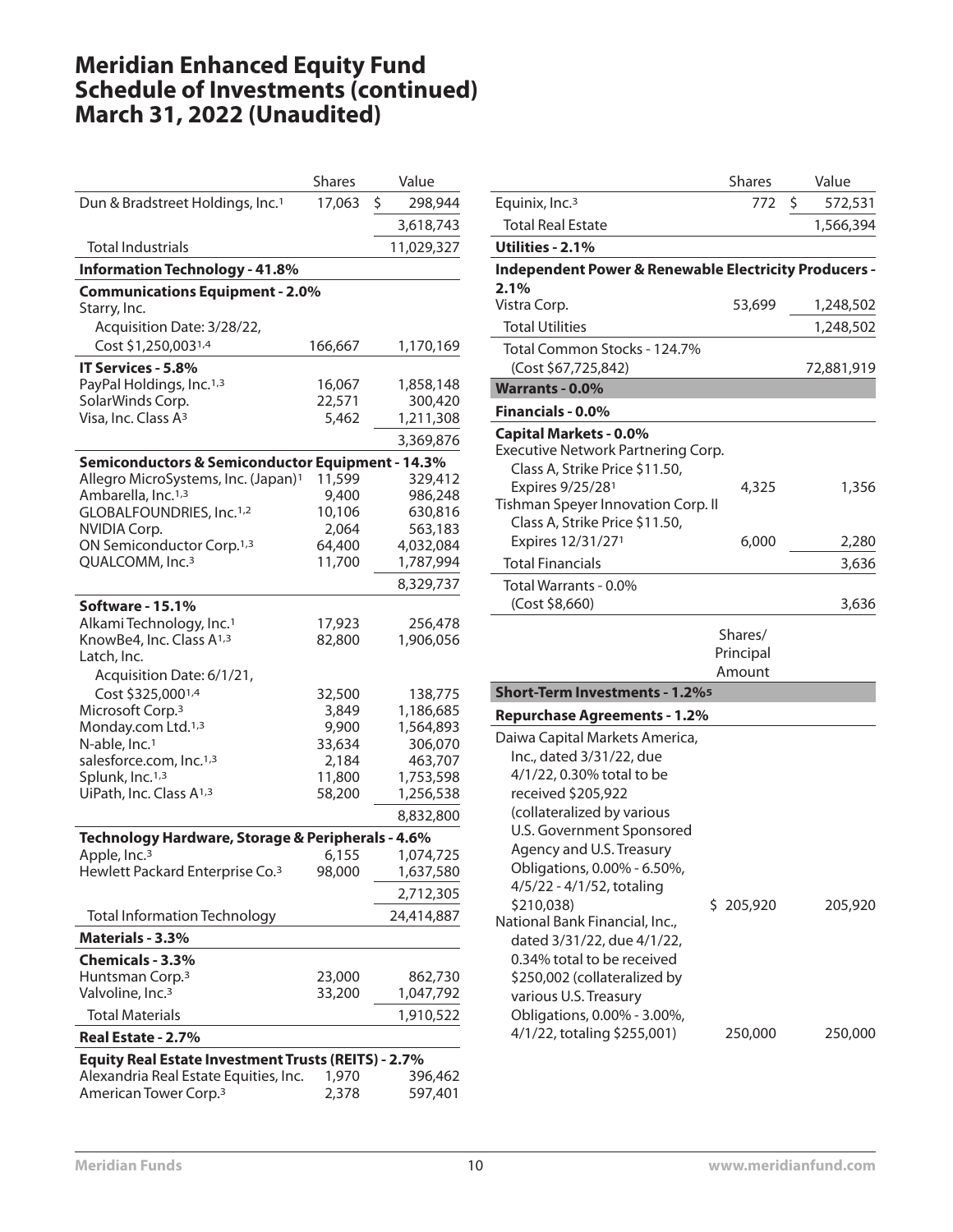## **Meridian Enhanced Equity Fund Schedule of Investments (continued) March 31, 2022 (Unaudited)**

|                                    | Shares/   |                |                                      |                  |
|------------------------------------|-----------|----------------|--------------------------------------|------------------|
|                                    | Principal |                |                                      |                  |
|                                    | Amount    | Value          |                                      | Value            |
| RBC Dominion Securities, Inc.,     |           |                | Call Options Written - (28.2)%       |                  |
| dated 3/31/22, due 4/1/22,         |           |                | Total Call Options Written - (28.2)% |                  |
| 0.30% total to be received         |           |                | (Premium received \$(16,259,114))    | \$(16, 470, 418) |
| \$250,002 (collateralized by       |           |                |                                      |                  |
| various U.S. Government            |           |                |                                      |                  |
| Sponsored Agency and               |           |                |                                      |                  |
| U.S. Treasury Obligations,         |           |                |                                      |                  |
| $0.00\%$ - 5.50%, 4/26/22 -        |           |                |                                      |                  |
| 3/20/52, totaling \$255,000)       | \$250,000 | S<br>250,000   |                                      |                  |
| <b>Total Repurchase Agreements</b> |           |                |                                      |                  |
| (Cost \$705,920)                   |           | 705,920        |                                      |                  |
| <b>Total Short-Term</b>            |           |                |                                      |                  |
| Investments - 1.2%                 |           |                |                                      |                  |
| (Cost \$705,920)                   |           | 705,920        |                                      |                  |
| Total Investments - 125.9%         |           |                |                                      |                  |
| (Cost \$68,440,422)                |           | 73,591,475     |                                      |                  |
| Liabilities in Excess of Other     |           |                |                                      |                  |
| Assets - (25.9)%                   |           | (15, 157, 360) |                                      |                  |
| <b>Net Assets - 100.0%</b>         |           | \$58,434,115   |                                      |                  |
|                                    |           |                |                                      |                  |

- <sup>1</sup> Non-income producing securities.
- 2 All or portion of this security is on loan at March 31, 2022. Total value of such securities at period-end amounts to \$1,175,075 and represents 2.01% of net assets.
- <sup>3</sup> Securities, or a portion thereof, were pledged as collateral for written options by the fund.
- 4 Restricted security; cannot be offered for public resale without first being registered under the Securities Act of 1933 and related rules and agreements. Acquisition date represents the date on which an enforceable right to acquire such security is obtained and is presented along with related cost in the security description. The Fund has registration rights for certain restricted securities. Any costs related to such registration are borne by the issuer.The aggregate value of restricted securities at period-end amounts to \$1,308,944 and represents 2.24% of net assets.
- 5 Collateral received from brokers for securities lending was invested in short-term investments.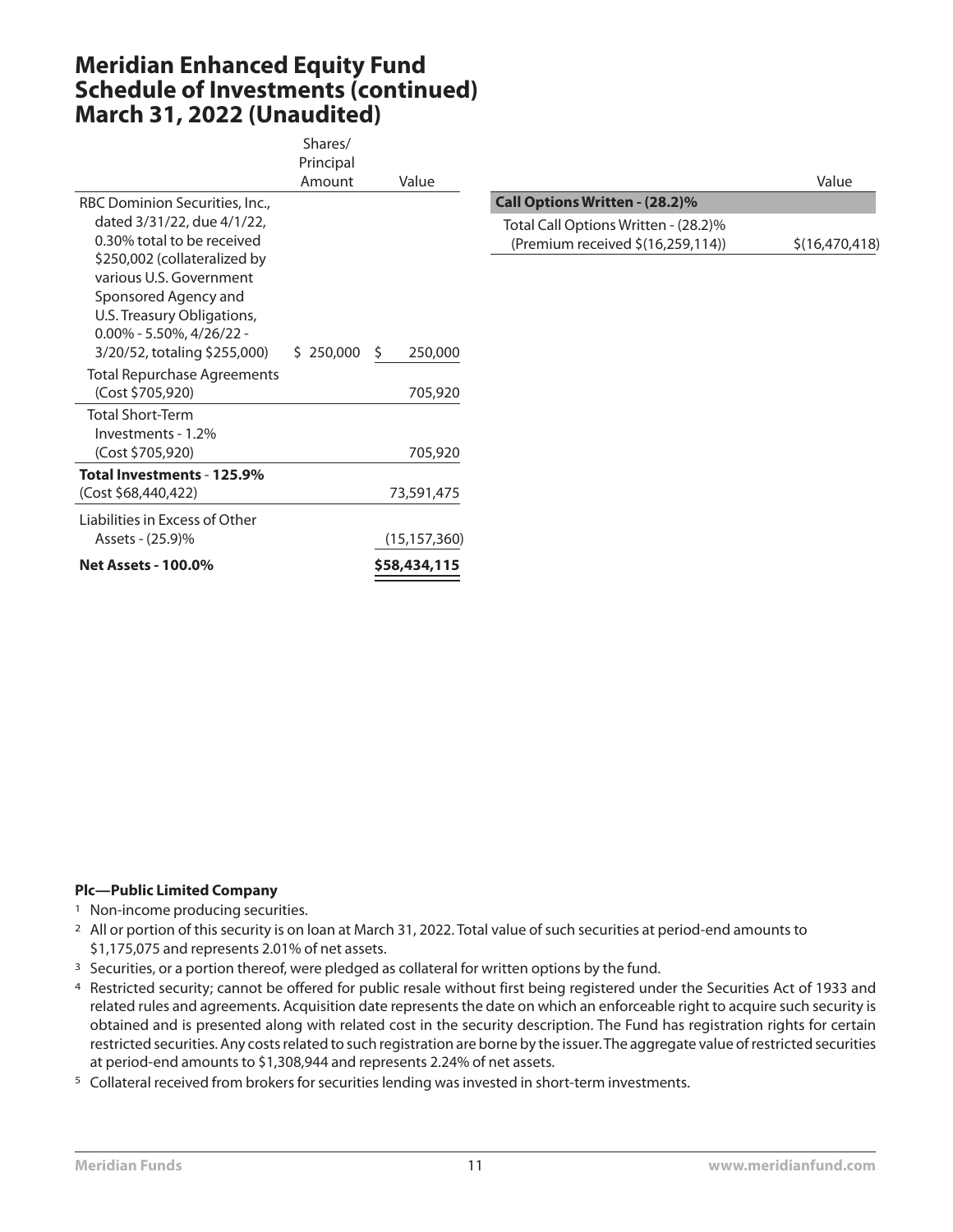# **Meridian Enhanced Equity Fund Schedule of Investments (continued) March 31, 2022 (Unaudited)**

#### **Exchange-Traded Options Written**

| <b>Description</b>                  | <b>Strike Price</b> | <b>Expiration Date</b> | <b>Number of</b><br><b>Contracts</b> | <b>Notional</b><br>Amount | Premium<br><b>Received</b> | <b>Value</b>       |
|-------------------------------------|---------------------|------------------------|--------------------------------------|---------------------------|----------------------------|--------------------|
| Call                                |                     |                        |                                      |                           |                            |                    |
| Amazon.com, Inc.                    | 3,340.00            | 4/14/22                | 1                                    | \$<br>325,995             | \$<br>(4, 129)             | $\zeta$<br>(4,700) |
| American Tower Corp.                | 250.00              | 4/14/22                | 10                                   | 251,220                   | (2, 192)                   | (4,800)            |
| Apple, Inc.                         | 185.00              | 4/14/22                | 18                                   | 314,298                   | (1,786)                    | (900)              |
| Equinix, Inc.                       | 750.00              | 4/14/22                | 3                                    | 222,486                   | (2, 128)                   | (4,350)            |
| Microsoft Corp.                     | 315.00              | 4/14/22                | 12                                   | 369,972                   | (4,611)                    | (3,924)            |
| Rivian Automotive, Inc. Class A     | 95.00               | 4/14/22                | 10                                   | 50,240                    | (3,642)                    | (100)              |
| salesforce.com, Inc.                | 230.00              | 4/14/22                | 8                                    | 169,856                   | (2, 594)                   | (480)              |
| Spectrum Brands Holdings, Inc.      | 85.00               | 4/14/22                | 114                                  | 1,011,408                 | (156, 604)                 | (62,700)           |
| Valvoline, Inc.                     | 30.00               | 4/14/22                | 332                                  | 1,047,792                 | (189, 647)                 | (66, 400)          |
| Visa, Inc. Class A                  | 240.00              | 4/14/22                | 20                                   | 443,540                   | (6,385)                    | (840)              |
| Boeing Co. (The)                    | 200.00              | 6/17/22                | 78                                   | 1,493,700                 | (352,660)                  | (78,000)           |
| Spectrum Brands Holdings, Inc.      | 85.00               | 7/15/22                | 195                                  | 1,730,040                 | (336, 431)                 | (169, 650)         |
| WillScot Mobile Mini Holdings Corp. | 30.00               | 7/15/22                | 382                                  | 1,494,766                 | (223, 285)                 | (385, 820)         |
| Alcon, Inc. (Switzerland)           | 70.00               | 8/19/22                | 97                                   | 769,501                   | (100, 742)                 | (140, 650)         |
| PayPal Holdings, Inc.               | 85.00               | 9/16/22                | 144                                  | 1,665,360                 | (626, 263)                 | (529, 200)         |
| CoStar Group, Inc.                  | 45.00               | 10/21/22               | 198                                  | 1,318,878                 | (325, 256)                 | (467, 280)         |
| CoStar Group, Inc.                  | 50.00               | 10/21/22               | 198                                  | 1,318,878                 | (224, 303)                 | (376, 200)         |
| Dole Plc                            | 12.50               | 12/16/22               | 411                                  | 509,640                   | (114, 418)                 | (67, 815)          |
| Dole Plc                            | 10.00               | 12/16/22               | 1,431                                | 1,774,440                 | (588, 605)                 | (457, 920)         |
| KnowBe4, Inc. Class A               | 17.50               | 12/16/22               | 828                                  | 1,906,056                 | (684, 693)                 | (728, 640)         |
| Monday.com Ltd.                     | 90.00               | 12/16/22               | 99                                   | 1,564,893                 | (609, 402)                 | (803, 880)         |
| Ambarella, Inc.                     | 130.00              | 1/20/23                | 94                                   | 986,248                   | (682, 814)                 | (139, 120)         |
| Coty, Inc. Class A                  | 7.00                | 1/20/23                | 3,080                                | 2,768,920                 | (1,383,614)                | (862, 400)         |
| General Electric Co.                | 7.00                | 1/20/23                | 415                                  | 3,797,250                 | (221, 017)                 | (197, 125)         |
| Hanesbrands, Inc.                   | 13.00               | 1/20/23                | 660                                  | 982,740                   | (310,038)                  | (194,700)          |
| Huntsman Corp.                      | 27.00               | 1/20/23                | 230                                  | 862,730                   | (170, 964)                 | (278, 300)         |
| ON Semiconductor Corp.              | 32.00               | 1/20/23                | 644                                  | 4,032,084                 | (937, 437)                 | (2,093,000)        |
| Paramount Global Class B            | 37.00               | 1/20/23                | 494                                  | 1,867,814                 | (848, 467)                 | (308, 750)         |
| QUALCOMM, Inc.                      | 160.00              | 1/20/23                | 117                                  | 1,787,994                 | (500, 609)                 | (211,770)          |
| Wells Fargo & Co.                   | 42.50               | 1/20/23                | 246                                  | 1,192,116                 | (223, 606)                 | (232, 470)         |
| Wells Fargo & Co.                   | 27.50               | 1/20/23                | 386                                  | 1,870,556                 | (328, 404)                 | (837, 620)         |
| Hewlett Packard Enterprise Co.      | 15.00               | 1/19/24                | 980                                  | 1,637,580                 | (381, 441)                 | (372,400)          |
| Lamb Weston Holdings, Inc.          | 45.00               | 1/19/24                | 585                                  | 3,504,735                 | (994, 441)                 | (1,269,450)        |
| Levi Strauss & Co. Class A          | 20.00               | 1/19/24                | 890                                  | 1,758,640                 | (612, 832)                 | (409, 400)         |
| Maxar Technologies, Inc.            | 17.50               | 1/19/24                | 784                                  | 3,093,664                 | (974, 505)                 | (2,085,440)        |
| Sally Beauty Holdings, Inc.         | 12.50               | 1/19/24                | 1,700                                | 2,657,100                 | (1,342,714)                | (1,360,000)        |
| Splunk, Inc.                        | 90.00               | 1/19/24                | 118                                  | 1,753,598                 | (440, 686)                 | (867, 300)         |
| UiPath, Inc. Class A                | 25.00               | 1/19/24                | 582                                  | 1,256,538                 | (1, 345, 749)              | (396, 924)         |
|                                     |                     |                        |                                      | Total                     | \$(16, 259, 114)           | \$(16, 470, 418)   |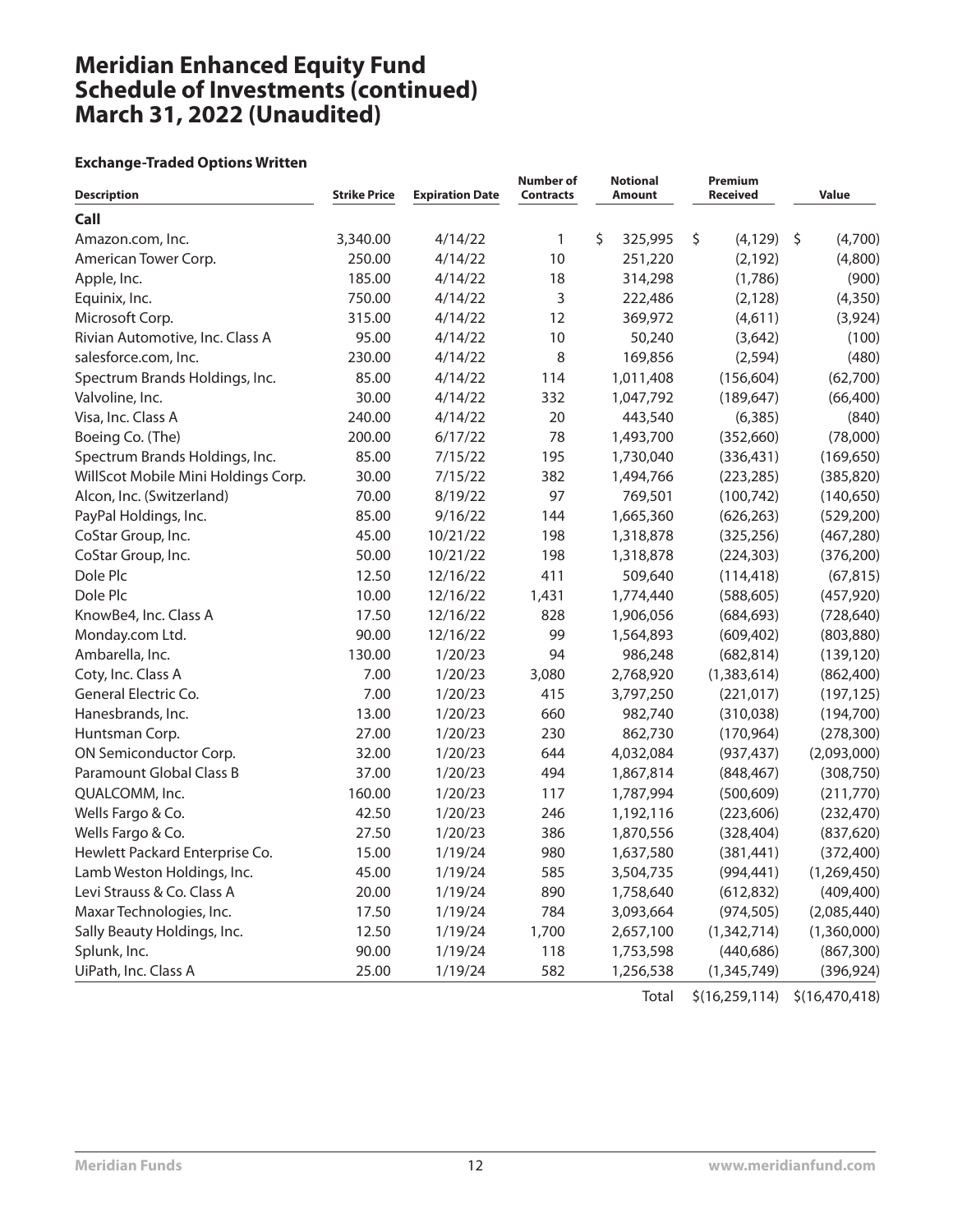|                                                                              | <b>Shares</b>        | Value                  |  |  |  |
|------------------------------------------------------------------------------|----------------------|------------------------|--|--|--|
| <b>Common Stocks - 87.1%</b>                                                 |                      |                        |  |  |  |
| <b>Communication Services - 1.9%</b>                                         |                      |                        |  |  |  |
| <b>Entertainment - 0.8%</b>                                                  |                      |                        |  |  |  |
| Reservoir Media, Inc. <sup>1,2</sup>                                         | 880,691              | \$<br>8,657,193        |  |  |  |
| <b>Interactive Media &amp; Services - 1.1%</b>                               |                      |                        |  |  |  |
| Actua Corp. <sup>1</sup><br>ZipRecruiter, Inc. Class A <sup>1,2</sup>        | 1,232,871<br>540,183 | 12,329                 |  |  |  |
|                                                                              |                      | 12,413,405             |  |  |  |
|                                                                              |                      | 12,425,734             |  |  |  |
| <b>Total Communication Services</b>                                          |                      | 21,082,927             |  |  |  |
| <b>Consumer Discretionary - 15.9%</b>                                        |                      |                        |  |  |  |
| <b>Auto Components - 1.0%</b><br>Cooper-Standard Holdings, Inc. <sup>1</sup> |                      |                        |  |  |  |
| Stoneridge, Inc. <sup>1</sup>                                                | 324,008<br>408,294   | 2,841,550<br>8,476,184 |  |  |  |
|                                                                              |                      | 11,317,734             |  |  |  |
| <b>Diversified Consumer Services - 4.6%</b>                                  |                      |                        |  |  |  |
| 2U, Inc. <sup>1,2</sup>                                                      | 527,507              | 7,005,293              |  |  |  |
| Frontdoor, Inc. <sup>1</sup>                                                 | 926,166              | 27,646,055             |  |  |  |
| Grand Canyon Education, Inc. <sup>1</sup>                                    | 164,768              | 16,000,621             |  |  |  |
|                                                                              |                      | 50,651,969             |  |  |  |
| Hotels, Restaurants & Leisure - 0.7%                                         |                      |                        |  |  |  |
| PlayAGS, Inc. <sup>1</sup>                                                   | 1,148,392            | 7,659,775              |  |  |  |
| <b>Internet &amp; Direct Marketing Retail - 1.0%</b>                         |                      |                        |  |  |  |
| Poshmark, Inc. Class A <sup>1</sup>                                          | 287,949              | 3,645,434              |  |  |  |
| Shutterstock, Inc.                                                           | 71,975               | 6,699,433              |  |  |  |
|                                                                              |                      | 10,344,867             |  |  |  |
| Leisure Products - 1.1%                                                      |                      |                        |  |  |  |
| Clarus Corp.<br>Malibu Boats, Inc. Class A <sup>1</sup>                      | 332,717<br>74,088    | 7,579,293<br>4,297,845 |  |  |  |
|                                                                              |                      |                        |  |  |  |
|                                                                              |                      | 11,877,138             |  |  |  |
| <b>Specialty Retail - 2.4%</b><br>Sally Beauty Holdings, Inc. <sup>1</sup>   | 1,709,824            | 26,724,549             |  |  |  |
| Textiles, Apparel & Luxury Goods - 5.1%                                      |                      |                        |  |  |  |
| Canada Goose Holdings, Inc.                                                  |                      |                        |  |  |  |
| $(Canada)^1$                                                                 | 229,028              | 6,030,307              |  |  |  |
| Carter's, Inc.                                                               | 70,324               | 6,469,105              |  |  |  |
| Hanesbrands, Inc. <sup>2</sup>                                               | 791,590              | 11,786,775             |  |  |  |
| Skechers U.S.A., Inc. Class A <sup>1</sup>                                   | 767,069              | 31,265,732             |  |  |  |
|                                                                              |                      | 55,551,919             |  |  |  |
| <b>Total Consumer Discretionary</b>                                          |                      | 174,127,951            |  |  |  |
| <b>Consumer Staples - 1.2%</b>                                               |                      |                        |  |  |  |
| Food & Staples Retailing - 0.6%                                              |                      |                        |  |  |  |
| BJ's Wholesale Club Holdings,                                                |                      |                        |  |  |  |
| Inc. <sup>1</sup>                                                            | 92,048               | 6,223,365              |  |  |  |
| Tobacco - 0.6%                                                               |                      |                        |  |  |  |
| Turning Point Brands, Inc.                                                   | 208,194              | 7,080,678              |  |  |  |
| <b>Total Consumer Staples</b>                                                |                      | 13,304,043             |  |  |  |

|                                                                           | <b>Shares</b>      | Value                |
|---------------------------------------------------------------------------|--------------------|----------------------|
| <b>Energy - 0.2%</b>                                                      |                    |                      |
| <b>Energy Equipment &amp; Services - 0.2%</b>                             |                    |                      |
| NCS Multistage Holdings, Inc. <sup>1</sup>                                | 45,835             | \$<br>2,294,500      |
| <b>Total Energy</b>                                                       |                    | 2,294,500            |
| Financials - 2.8%                                                         |                    |                      |
| <b>Capital Markets - 2.8%</b>                                             |                    |                      |
| <b>Build Acquisition Corp.1</b>                                           | 248,849            | 2,441,209            |
| FinServ Acquisition Corp. <sup>1</sup>                                    | 816,667            | 8,048,253            |
| FinServ Acquisition Corp.                                                 |                    |                      |
| <b>Founder Shares</b>                                                     |                    |                      |
| Acquisition Date: 2/22/21,                                                |                    |                      |
| Cost \$01,3                                                               | 83,333             | 410,623              |
| FinServ Acquisition Corp.                                                 |                    |                      |
| <b>Private Placement Units</b>                                            |                    |                      |
| Acquisition Date: 2/12/21,                                                |                    |                      |
| Cost \$208,3301,3                                                         | 20,833             | 102,655              |
| Tishman Speyer Innovation                                                 |                    |                      |
| Corp. $II1$                                                               | 380,576            | 3,760,091            |
| <b>Warrior Technologies</b>                                               |                    |                      |
| Acquisition Co. <sup>1</sup>                                              | 746,752            | 7,452,585            |
| WisdomTree Investments, Inc.                                              | 1,484,966          | 8,716,750            |
| <b>Total Financials</b>                                                   |                    | 30,932,166           |
| Health Care - 20.1%                                                       |                    |                      |
|                                                                           |                    |                      |
| Biotechnology - 6.6%                                                      |                    |                      |
| 4D Molecular Therapeutics, Inc. <sup>1</sup><br>Adagio Therapeutics, Inc. | 288,745            | 4,365,824            |
| Acquisition Date: 4/16/21,                                                |                    |                      |
|                                                                           |                    |                      |
| Cost \$3,299,9831,3<br>Albireo Pharma, Inc. <sup>1</sup>                  | 211,305<br>208,174 | 963,551<br>6,209,830 |
| C4 Therapeutics, Inc. <sup>1</sup>                                        | 190,419            | 4,619,565            |
| CareDx, Inc. <sup>1</sup>                                                 | 255,907            | 9,466,000            |
| Centrexion Therapeutics Corp.                                             |                    |                      |
| (Dividend Shares)                                                         |                    |                      |
| Acquisition Date: 3/14/19,                                                |                    |                      |
| Cost \$01,3,4                                                             | 17,318             | 1,732                |
| Erasca, Inc. <sup>1,2</sup>                                               | 211,544            | 1,819,278            |
| Heron Therapeutics, Inc. <sup>1,2</sup>                                   | 608,728            | 3,481,924            |
| Inhibrx, Inc. <sup>1,2</sup>                                              | 257,771            | 5,743,138            |
| Instil Bio, Inc. <sup>1,2</sup>                                           | 285,105            | 3,064,879            |
| Kiniksa Pharmaceuticals Ltd.                                              |                    |                      |
| Class $A1,2$                                                              | 608,152            | 6,045,031            |
| PMV Pharmaceuticals, Inc. <sup>1,2</sup>                                  | 209,213            | 4,355,815            |
| Relay Therapeutics, Inc. <sup>1,2</sup>                                   | 241,907            | 7,240,277            |
| SpringWorks Therapeutics,                                                 |                    |                      |
| Inc. <sup>1,2</sup>                                                       | 95,855             | 5,410,056            |
| Veracyte, Inc. <sup>1,2</sup>                                             | 334,927            | 9,233,937            |
|                                                                           |                    | 72,020,837           |
| Health Care Equipment & Supplies - 6.9%                                   |                    |                      |
| Artivion, Inc. <sup>1,2</sup>                                             | 230,789            | 4,934,269            |
|                                                                           |                    |                      |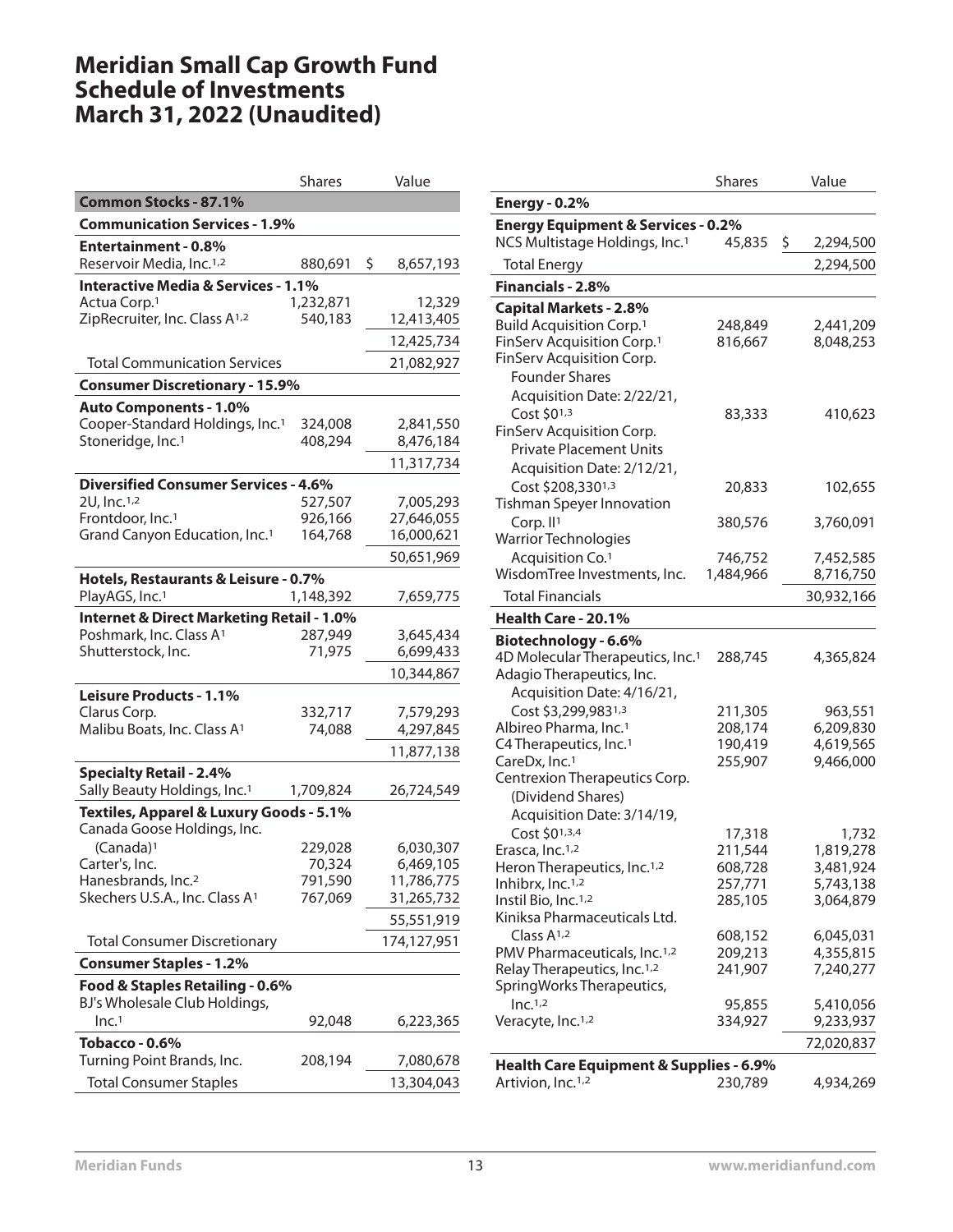|                                                                    | <b>Shares</b>     | Value                  |
|--------------------------------------------------------------------|-------------------|------------------------|
| Axogen, Inc. <sup>1</sup>                                          | 552,170           | \$<br>4,384,230        |
| Cardiovascular Systems, Inc. <sup>1</sup>                          | 397,044           | 8,973,194              |
| Merit Medical Systems, Inc. <sup>1</sup>                           | 295,551           | 19,660,053             |
| Nevro Corp. 1                                                      | 89,971            | 6,507,602              |
| Paragon 28, Inc. <sup>1,2</sup>                                    | 352,263           | 5,896,883              |
| Quidel Corp. <sup>1</sup>                                          | 158,391           | 17,812,652             |
| Sight Sciences, Inc. <sup>1,2</sup>                                | 396,475           | 4,583,251              |
| Sonendo, Inc. <sup>1,2</sup>                                       | 403,623           | 1,618,528              |
| Sonendo, Inc.                                                      |                   |                        |
| Acquisition Date: 12/10/19                                         |                   |                        |
| Cost \$4,999,9801,3                                                | 249,065           | 848,938                |
| Talis Biomedical Corp. <sup>1</sup>                                | 337,411           | 475,749                |
|                                                                    |                   | 75,695,349             |
| <b>Health Care Providers &amp; Services - 3.0%</b>                 |                   |                        |
| AMN Healthcare Services, Inc. <sup>1</sup>                         | 50,477            | 5,266,265              |
| Cano Health, Inc. <sup>1,2</sup>                                   | 485,393           | 3,082,246              |
| Castle Biosciences, Inc. <sup>1</sup>                              | 106,531           | 4,778,981              |
| HealthEquity, Inc. <sup>1</sup>                                    | 210,325           | 14,184,318             |
| MEDNAX, Inc.1                                                      | 249,610           | 5,860,843              |
|                                                                    |                   | 33,172,653             |
|                                                                    |                   |                        |
| <b>Health Care Technology - 1.2%</b><br>Certara, Inc. <sup>1</sup> |                   |                        |
| Omnicell, Inc. <sup>1</sup>                                        | 317,617<br>49,075 | 6,822,413<br>6,354,722 |
|                                                                    |                   |                        |
|                                                                    |                   | 13,177,135             |
| Life Sciences Tools & Services - 1.6%                              |                   |                        |
| Absci Corp. <sup>1,2</sup>                                         | 523,148           | 4,410,138              |
| MaxCyte, Inc. <sup>1,2</sup>                                       | 504,888           | 3,529,167              |
| Syneos Health, Inc. <sup>1</sup>                                   | 118,789           | 9,615,969              |
|                                                                    |                   | 17,555,274             |
| <b>Pharmaceuticals - 0.8%</b>                                      |                   |                        |
| Arvinas, Inc. <sup>1</sup>                                         | 78,972            | 5,314,816              |
| DICE Therapeutics, Inc. <sup>1,2</sup>                             | 170,799           | 3,267,385              |
|                                                                    |                   | 8,582,201              |
| <b>Total Health Care</b>                                           |                   | 220,203,449            |
| Industrials - 27.5%                                                |                   |                        |
| Aerospace & Defense - 1.0%                                         |                   |                        |
| Byrna Technologies, Inc. <sup>1,2</sup>                            | 739,999           | 6,045,792              |
| Rocket Lab U.S.A., Inc. <sup>1,2</sup>                             | 638,004           | 5,135,932              |
|                                                                    |                   | 11,181,724             |
|                                                                    |                   |                        |
| Air Freight & Logistics - 1.0%                                     |                   |                        |
| Forward Air Corp.                                                  | 107,450           | 10,506,461             |
| <b>Commercial Services &amp; Supplies - 10.6%</b>                  |                   |                        |
| ABM Industries, Inc.                                               | 197,590           | 9,097,044              |
| ACV Auctions, Inc. Class A <sup>1</sup>                            | 1,031,245         | 15,272,738             |
| Cimpress Plc (Ireland) <sup>1</sup>                                | 130,010           | 8,267,336              |
| Clean Harbors, Inc. <sup>1</sup>                                   | 110,721           | 12,360,892             |
| Heritage-Crystal Clean, Inc. <sup>1</sup>                          | 1,190,805         | 35,259,736             |
| Ritchie Bros. Auctioneers, Inc.                                    |                   |                        |
| (Canada)                                                           | 420,583           | 24,827,014             |

|                                                                                   | <b>Shares</b>      | Value                  |
|-----------------------------------------------------------------------------------|--------------------|------------------------|
| SP Plus Corp. <sup>1</sup>                                                        | 360,599            | \$.<br>11,308,385      |
|                                                                                   |                    | 116,393,145            |
| Machinery - 2.0%                                                                  |                    |                        |
| John Bean Technologies Corp. <sup>2</sup>                                         | 48,965             | 5,800,884              |
| Tennant Co.                                                                       | 202,183            | 15,932,020             |
|                                                                                   |                    | 21,732,904             |
| <b>Marine - 4.3%</b>                                                              |                    |                        |
| Kirby Corp. <sup>1</sup>                                                          | 221,991            | 16,025,530             |
| Matson, Inc.                                                                      | 260,949            | 31,475,669             |
|                                                                                   |                    | 47,501,199             |
| <b>Professional Services - 7.1%</b>                                               |                    |                        |
| Alight, Inc. Class A <sup>1</sup>                                                 | 926,915            | 9,222,804              |
| First Advantage Corp. <sup>1</sup>                                                | 614,686            | 12,410,510             |
| Forrester Research, Inc. <sup>1</sup>                                             | 224,304            | 12,655,232             |
| Legalzoom.com, Inc. <sup>1,2</sup>                                                | 375,648            | 5,311,663              |
| TriNet Group, Inc. <sup>1</sup>                                                   | 180,933            | 17,796,570             |
| TrueBlue, Inc. <sup>1</sup>                                                       | 683,637            | 19,750,273             |
|                                                                                   |                    | 77,147,052             |
| <b>Road &amp; Rail - 0.5%</b>                                                     |                    |                        |
| Heartland Express, Inc.                                                           | 390,776            | 5,498,218              |
| <b>Trading Companies &amp; Distributors - 1.0%</b>                                |                    |                        |
| Hudson Technologies, Inc. <sup>1</sup>                                            | 1,799,652          | 11,175,839             |
| <b>Total Industrials</b>                                                          |                    | 301,136,542            |
|                                                                                   |                    |                        |
|                                                                                   |                    |                        |
| <b>Information Technology - 16.7%</b>                                             |                    |                        |
| <b>Communications Equipment - 0.8%</b>                                            |                    |                        |
| Starry, Inc.                                                                      |                    |                        |
| Acquisition Date: 3/28/22,                                                        |                    |                        |
| Cost \$2,400,0001,3                                                               | 320,000            | 2,246,720              |
| Starry, Inc.                                                                      |                    |                        |
| Acquisition Date: 5/14/18 -                                                       |                    |                        |
| $3/6/19$ ,                                                                        |                    |                        |
| Cost \$5,444,9951,3                                                               | 969,013            | 6,803,440              |
|                                                                                   |                    | 9,050,160              |
| <b>Electronic Equipment &amp; Instruments - 0.9%</b>                              |                    |                        |
| CTS Corp.                                                                         | 277,499            | 9,806,815              |
| IT Services - 0.8%                                                                |                    |                        |
| International Money Express,                                                      |                    |                        |
| Inc. <sup>1</sup>                                                                 | 437,021            | 9,007,003              |
| <b>Semiconductors &amp; Semiconductor Equipment - 0.5%</b>                        |                    |                        |
| Allegro MicroSystems, Inc.                                                        |                    |                        |
| (Japan) <sup>1</sup>                                                              | 177,904            | 5,052,473              |
| <b>Software - 13.7%</b>                                                           |                    |                        |
| 8x8, Inc.1                                                                        | 1,012,274          | 12,744,530             |
| Alkami Technology, Inc. <sup>1</sup>                                              | 504,002            | 7,212,269              |
| Asure Software, Inc. <sup>1</sup>                                                 | 754,674            | 4,490,310              |
| ChannelAdvisor Corp. <sup>1</sup><br>Consensus Cloud Solutions, Inc. <sup>1</sup> | 167,309<br>112,065 | 2,772,310<br>6,738,468 |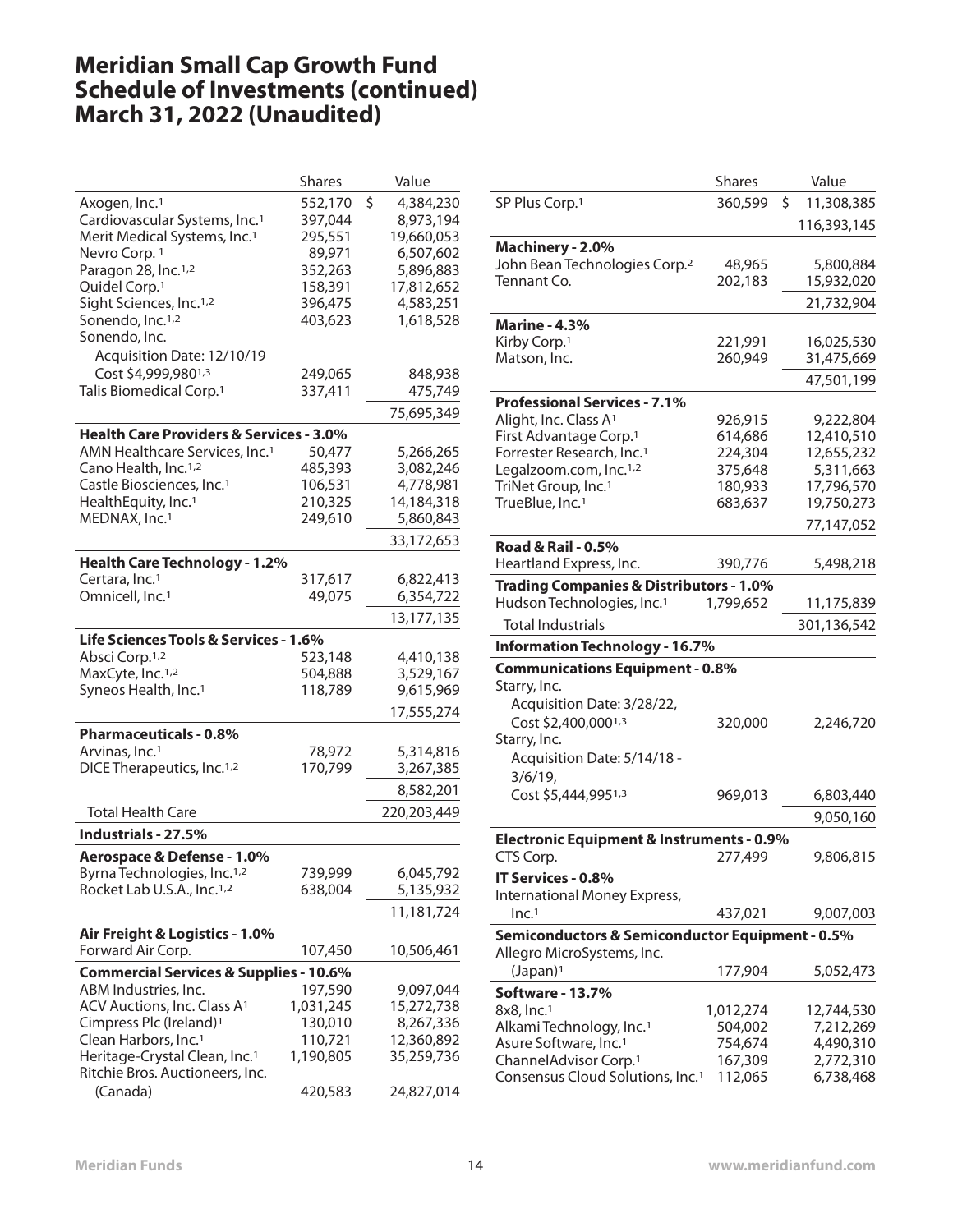|                                                                                 | <b>Shares</b>        | Value                   |
|---------------------------------------------------------------------------------|----------------------|-------------------------|
| Datto Holding Corp. <sup>1,2</sup>                                              | 342,477              | \$<br>9,150,985         |
| ForgeRock, Inc. Class A <sup>1,2</sup>                                          | 591,355              | 12,962,502              |
| KnowBe4, Inc. Class A <sup>1</sup>                                              | 327,775              | 7,545,381               |
| Latch, Inc. <sup>1,2</sup>                                                      | 689,539              | 2,944,332               |
| Mimecast Ltd. <sup>1</sup>                                                      | 341,422              | 27,163,534              |
| Model N, Inc. <sup>1,2</sup>                                                    | 202,255              | 5,440,660               |
| Momentive Global, Inc. <sup>1</sup><br>Ping Identity Holding Corp. <sup>1</sup> | 1,196,673<br>344,518 | 19,457,903<br>9,450,129 |
| Sumo Logic, Inc.1                                                               | 431,917              | 5,040,471               |
| Upland Software, Inc. <sup>1</sup>                                              | 344,144              | 6,060,376               |
| Vertex, Inc. Class A <sup>1</sup>                                               | 342,410              | 5,252,569               |
| Zuora, Inc. Class A <sup>1</sup>                                                | 358,830              | 5,375,273               |
|                                                                                 |                      | 149,802,002             |
| <b>Total Information Technology</b>                                             |                      | 182,718,453             |
| Materials - 0.4%                                                                |                      |                         |
| <b>Containers &amp; Packaging - 0.4%</b>                                        |                      |                         |
| Ranpak Holdings Corp. <sup>1</sup>                                              | 184,181              | 3,762,818               |
| <b>Total Materials</b>                                                          |                      | 3,762,818               |
| Utilities - 0.4%                                                                |                      |                         |
| <b>Water Utilities - 0.4%</b>                                                   |                      |                         |
| Pure Cycle Corp. <sup>1</sup>                                                   | 399,014              | 4,796,148               |
| <b>Total Utilities</b>                                                          |                      | 4,796,148               |
| Total Common Stocks - 87.1%                                                     |                      |                         |
| (Cost \$804,755,487)                                                            |                      | 954,358,997             |
| <b>Warrants - 0.0%</b>                                                          |                      |                         |
| <b>Health Care - 0.0%</b>                                                       |                      |                         |
| Health Care Equipment & Supplies - 0.0%                                         |                      |                         |
| Beta Bionics, Inc. Strike Price                                                 |                      |                         |
| \$0.01, Expires 2/16/321,3,4                                                    | 2,157                | 239,729                 |
| <b>Total Health Care</b>                                                        |                      | 239,729                 |
| <b>Information Technology - 0.0%</b>                                            |                      |                         |
| Software - 0.0%                                                                 |                      |                         |
| Latch, Inc. Strike Price \$11.50,                                               |                      |                         |
| Expires 12/31/26 <sup>1</sup>                                                   | 249,990              | 164,993                 |
| <b>Total Information Technology</b>                                             |                      | 164,993                 |
| Total Warrants - 0.0%                                                           |                      |                         |
| (Cost \$733,582)                                                                |                      | 404,722                 |
| <b>Preferred Stocks - 4.6%</b>                                                  |                      |                         |
| <b>Consumer Discretionary - 1.0%</b>                                            |                      |                         |
| <b>Internet &amp; Direct Marketing Retail - 0.8%</b>                            |                      |                         |
| <b>Evolve Vacation Rental Network,</b>                                          |                      |                         |
| Inc. Series 8                                                                   |                      |                         |
| Acquisition Date: 6/15/18,                                                      |                      |                         |
| Cost \$3,999,9991,3,4                                                           | 470,013              | 9,104,152               |

|                                                    | <b>Shares</b> | Value           |
|----------------------------------------------------|---------------|-----------------|
| <b>Specialty Retail - 0.2%</b>                     |               |                 |
| Capsule Corp. Series D                             |               |                 |
| Acquisition Date: 4/8/21,                          |               |                 |
| Cost \$2,000,0001,3,4                              | 138,011       | \$<br>1,758,260 |
| <b>Total Consumer Discretionary</b>                |               | 10,862,412      |
| Health Care - 2.2%                                 |               |                 |
| Biotechnology - 0.9%                               |               |                 |
| Centrexion Therapeutics Corp.                      |               |                 |
| Acquisition Date: 12/18/17,                        |               |                 |
| Cost \$2,995,0071,3,4                              | 1,663,893     | 715,474         |
| DNA Script Series C                                |               |                 |
| Acquisition Date: 10/8/21                          |               |                 |
| Cost \$3,431,7211,3,4                              | 3,955         | 3,431,753       |
| Neurogene, Inc. Series B                           |               |                 |
| Acquisition Date: 3/4/22                           |               |                 |
| Cost \$3,000,0001,3,4                              | 1,229,508     | 3,000,000       |
| YAP Therapeutics, Inc. Series B                    |               |                 |
| Acquisition Date: 1/12/22                          |               |                 |
| Cost \$3,000,0051,3,4                              | 64,544        | 3,000,005       |
|                                                    |               | 10,147,232      |
| <b>Health Care Equipment &amp; Supplies - 1.3%</b> |               |                 |
| Adagio Medical, Inc. Series E                      |               |                 |
| Acquisition Date: 11/9/20,                         |               |                 |
| Cost \$4,000,0031,3,4                              | 176,913       | 3,978,773       |
| Beta Bionics, Inc. Series B                        |               |                 |
| Acquisition Date: 10/9/18,                         |               |                 |
| Cost \$3,999,9761,3,4                              | 26,631        | 3,122,485       |
| Beta Bionics, Inc. Series C                        |               |                 |
| Acquisition Date: 2/16/22,                         |               |                 |
| Cost \$959,9871,3,4                                | 8,628         | 959,002         |
| Binx Health, Inc. Series E                         |               |                 |
| Acquisition Date: 5/26/21,                         |               |                 |
| Cost \$6,500,0411,3,4                              | 24,179        | 6,028,067       |
|                                                    |               | 14,088,327      |
| <b>Total Health Care</b>                           |               | 24,235,559      |
| Information Technology - 0.9%                      |               |                 |
| Software - 0.9%                                    |               |                 |
| Dataminr, Inc. Series F                            |               |                 |
| Acquisition Date: 3/22/21,                         |               |                 |
| Cost \$5,655,3201,3,4                              | 128,530       | 5,333,995       |
| Skyryse, Inc. Series B                             |               |                 |
| Acquisition Date: 10/21/21,                        |               |                 |
| Cost \$4,184,9831,3,4                              | 169,570       | 4,184,982       |
| <b>Total Information Technology</b>                |               | 9,518,977       |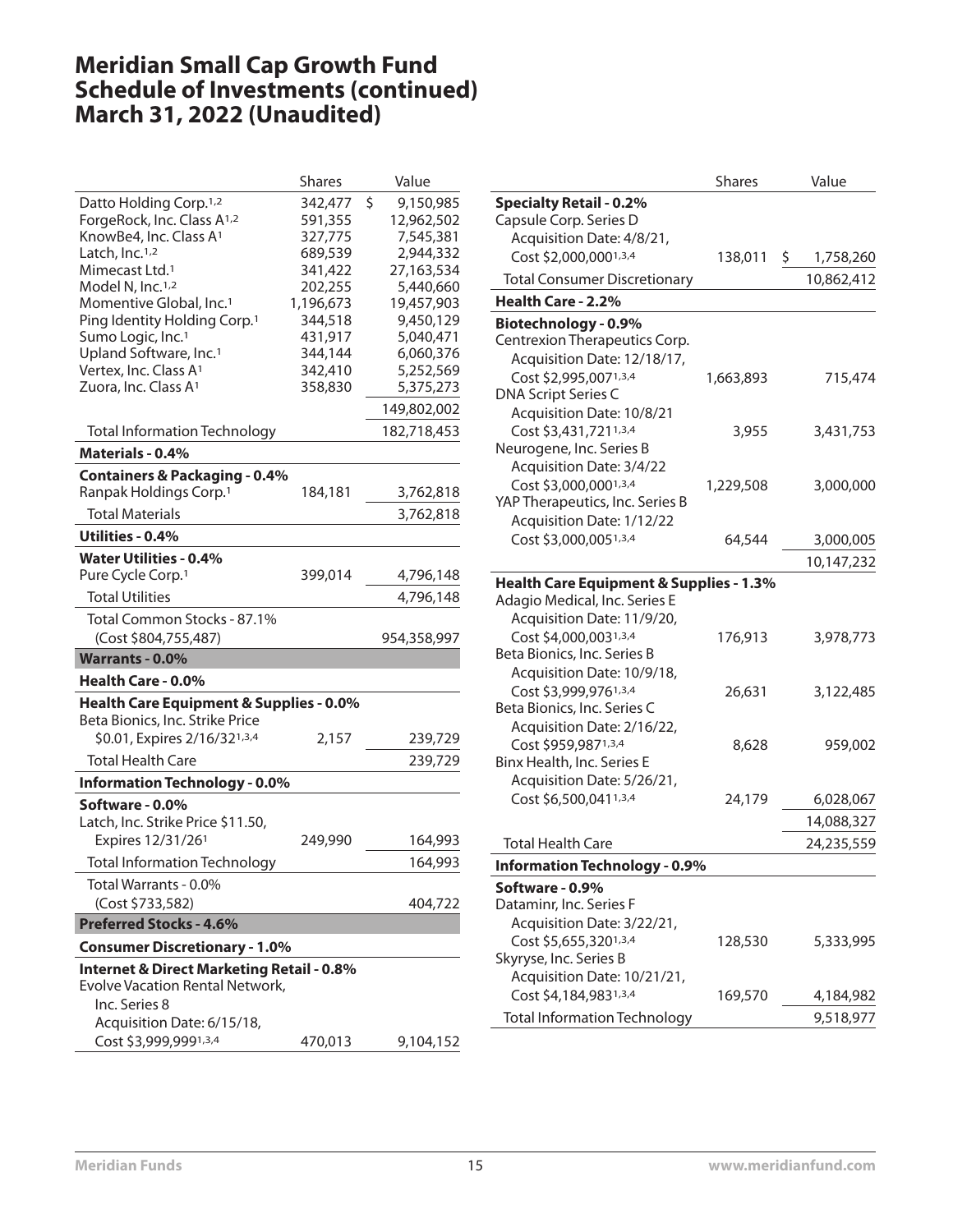|                                                                         | <b>Shares</b> | Value      |
|-------------------------------------------------------------------------|---------------|------------|
| Real Estate - 0.5%                                                      |               |            |
| Real Estate Management & Development - 0.5%                             |               |            |
| Apartment List, Inc. Series D                                           |               |            |
| Acquisition Date: 11/2/20 -                                             |               |            |
| 12/21/20,                                                               |               |            |
| Cost \$5,999,9981,3,4                                                   | 1,642,485 \$  | 5,830,822  |
| <b>Total Real Estate</b>                                                |               | 5,830,822  |
| Total Preferred Stocks - 4.6%                                           |               |            |
| (Cost \$49,727,039)                                                     |               | 50,447,770 |
| <b>Private Investment Fund - 0.3%</b><br>Quail Investment Holdings, LLC |               |            |
| Acquisition Date: 9/1/20,                                               |               |            |
| Cost \$2,917,6951,3,5                                                   | 2,918         | 2,797,136  |
| Total Private Investment Fund - 0.3%                                    |               |            |
| (Cost \$2,917,695)                                                      |               | 2,797,136  |
|                                                                         |               |            |
|                                                                         | Shares/       |            |
|                                                                         | Principal     |            |
|                                                                         | Amount        |            |
| Short-Term Investments - 6.3%6                                          |               |            |
| <b>Money Market Funds - 2.2%</b>                                        |               |            |
| <b>BlackRock Liquidity Funds,</b>                                       |               |            |
| FedFund, Institutional                                                  |               |            |
| Class, 0.23%                                                            | 5,909,000     | 5,909,000  |
| Goldman Sachs Financial                                                 |               |            |
| <b>Square Government</b>                                                |               |            |
| Fund, Institutional Class,                                              |               |            |
| 0.24%<br>Invesco Short Term                                             | 5,394,000     | 5,394,000  |
| Investments,                                                            |               |            |
| Government & Agency                                                     |               |            |
| Portfolio, Institutional                                                |               |            |
| Class, 0.25%                                                            | 5,394,000     | 5,394,000  |
| JPMorgan                                                                |               |            |
| <b>U.S. Government Money</b>                                            |               |            |
| Market Fund,                                                            |               |            |
| Institutional Class,                                                    |               |            |
| 0.25%                                                                   | 4,959,000     | 4,959,000  |
| Morgan Stanley                                                          |               |            |
| <b>Institutional Liquidity</b>                                          |               |            |
| Funds, Government<br>Portfolio, Institutional                           |               |            |
| Class, 0.23%                                                            | 2,670,000     | 2,670,000  |
|                                                                         |               |            |
| <b>Total Money Market</b><br><b>Funds</b>                               |               |            |
| (Cost \$24,326,000)                                                     |               | 24,326,000 |
|                                                                         |               |            |

|                                                                                                                                                                                                                                                                                                                                                                                                                                                                                                                                         | Shares/<br>Principal |            |
|-----------------------------------------------------------------------------------------------------------------------------------------------------------------------------------------------------------------------------------------------------------------------------------------------------------------------------------------------------------------------------------------------------------------------------------------------------------------------------------------------------------------------------------------|----------------------|------------|
|                                                                                                                                                                                                                                                                                                                                                                                                                                                                                                                                         | Amount               | Value      |
| <b>Repurchase Agreements - 4.1%</b>                                                                                                                                                                                                                                                                                                                                                                                                                                                                                                     |                      |            |
| Bank of America Securities,<br>Inc., dated 3/31/22, due<br>4/1/22, 0.30% total to be<br>received \$16,172,890<br>(collateralized by<br>various<br>U.S. Government<br>Sponsored Agency,<br>2.00% - 4.00%, 2/1/36 -<br>$3/1/52$ , totaling<br>\$16,496,210)<br>Daiwa Capital Markets<br>America, Inc., dated<br>3/31/22, due 4/1/22,<br>0.30% total to be<br>received \$12,813,777<br>(collateralized by<br>various<br>U.S. Government<br>Sponsored Agency and<br>U.S. Treasury<br>Obligations, 0.00% -<br>$6.50\%$ , $4/5/22 - 4/1/52$ , | $$16,172,755$ \$     | 16,172,755 |
| totaling \$13,069,943)                                                                                                                                                                                                                                                                                                                                                                                                                                                                                                                  | 12,813,670           | 12,813,670 |